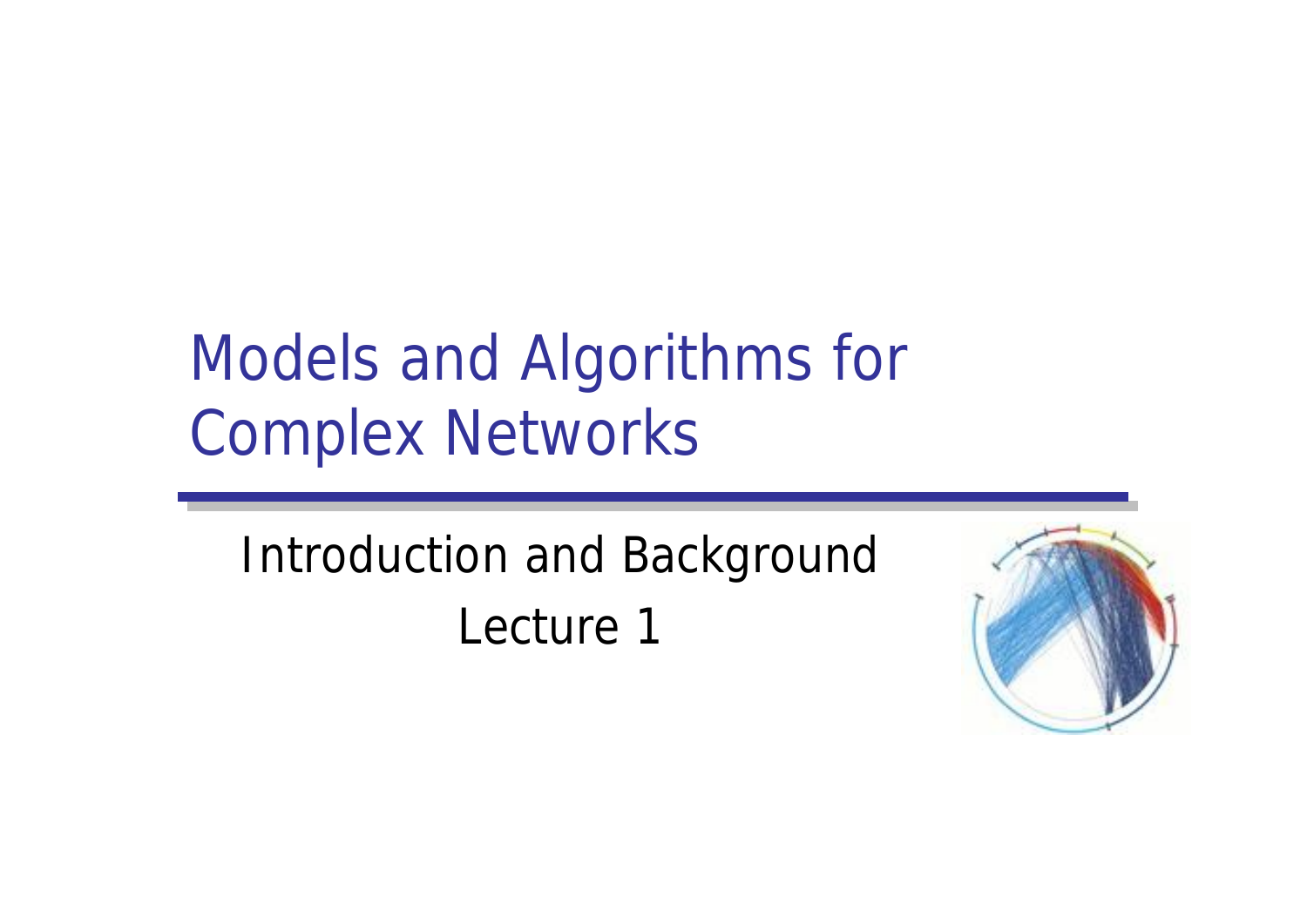

## § Introductions

- § My name in finnish: Panajotis Tsaparas
	- I am from Greece
	- I graduated from University of Toronto
		- § Web searching and Link Analysis
	- In University of Helsinki for the past 2 years
- § Tutor: Evimaria Terzi
	- also Greek
- § Knowledge of Greek is not required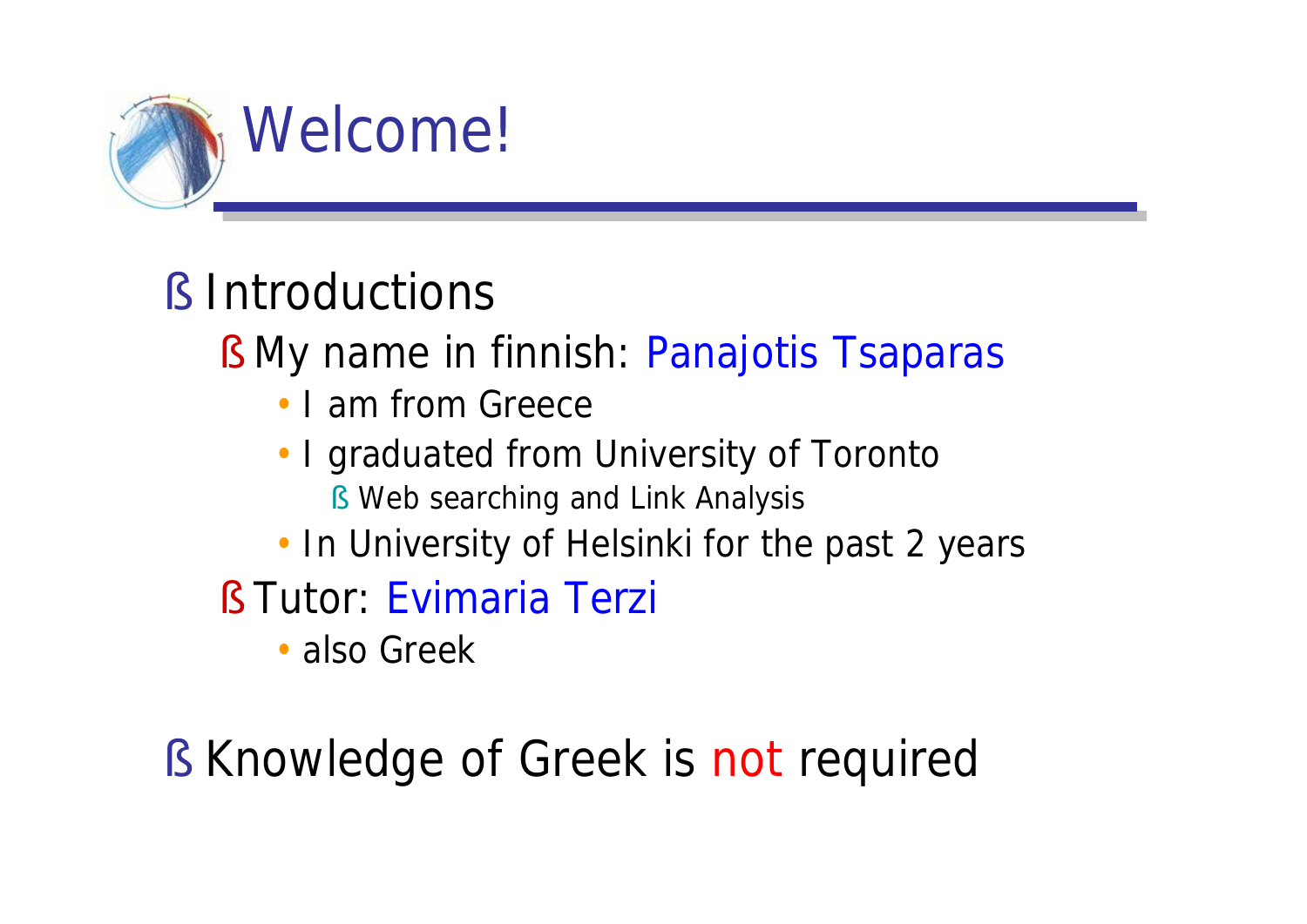

- § The course goal
	- § To read some recent and interesting papers on information networks
	- § Understand the underlying techniques
	- § Think about interesting problems
- § Prerequisites:
	- § Mathematical background on discrete math, graph theory, probabilities, linear algebra
	- § The course will be more "theoretical", but your project may be more "practical"
- § Style
	- § Both slides and blackboard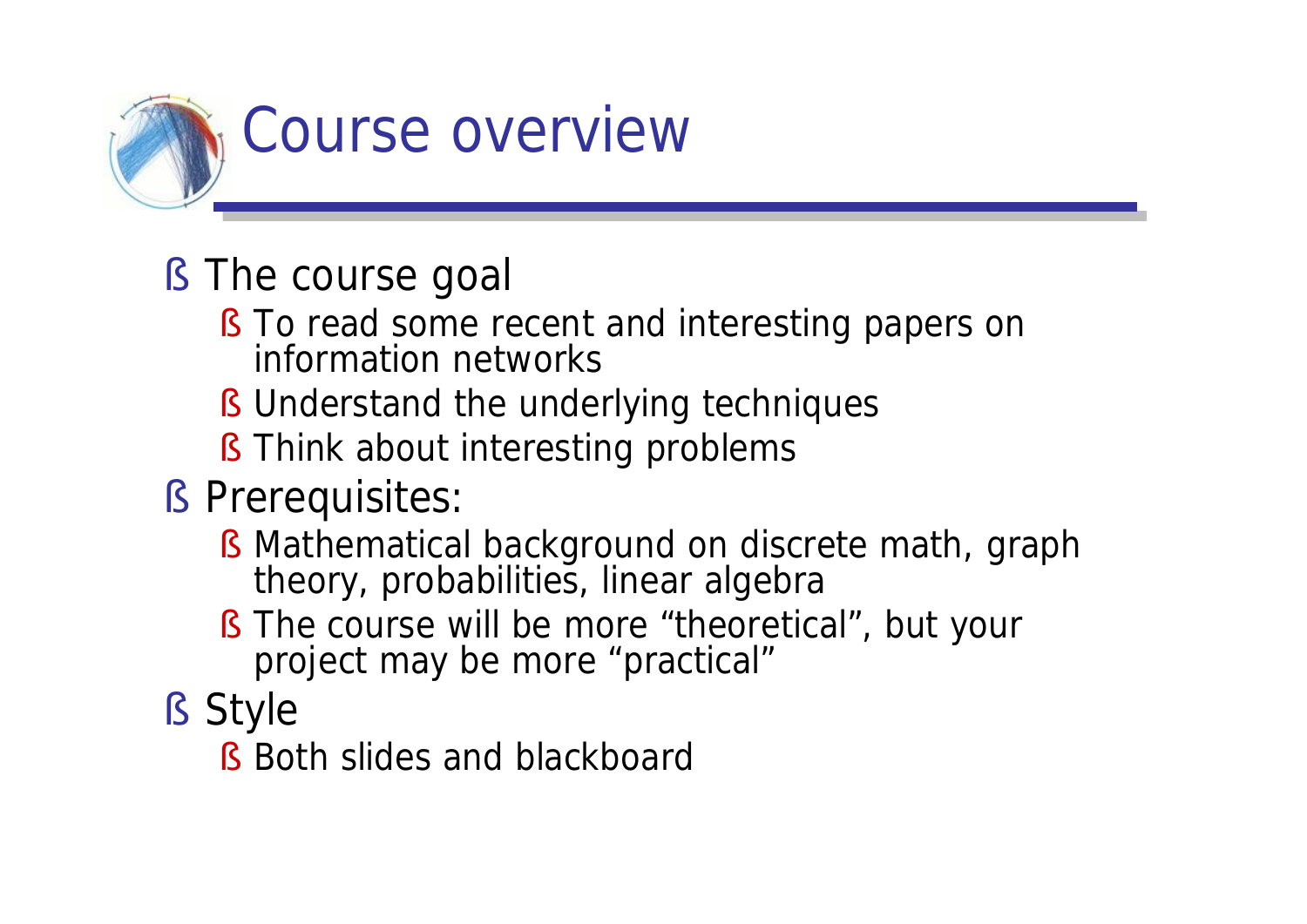

- § Measuring Real Networks
- § Models for networks
- § Scale Free and Small World networks
- § Distributed hashing and Peer-to-Peer search
- § The Web graph
	- § Web crawling, searching and ranking
- § Biological networks
- § Gossip and Epidemics
- § Graph Clustering
- § Other special topics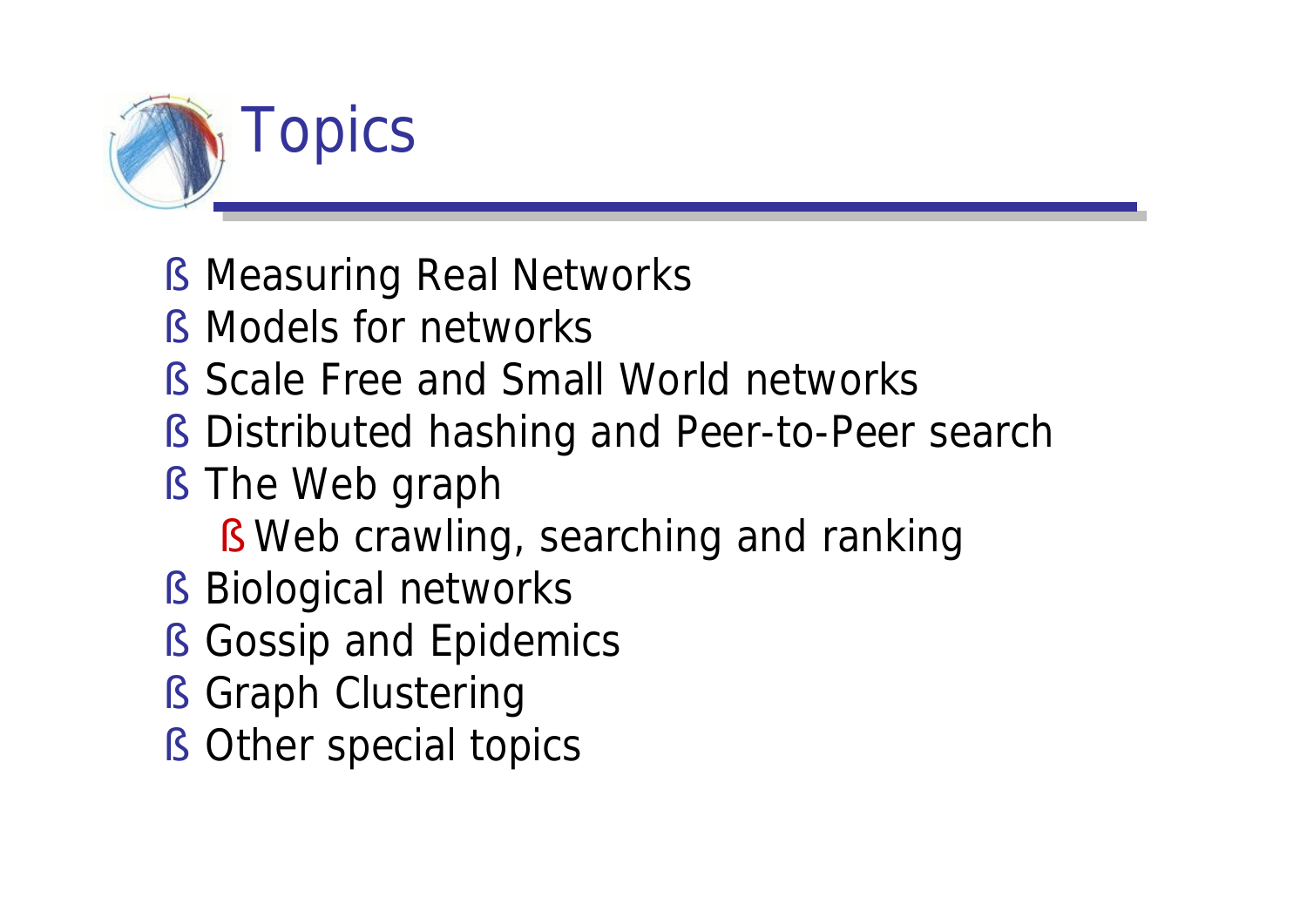

- § Two or three assignments of the following three types
	- § Reaction paper
	- § Problem Set
	- § Presentation
- § Project: Select your favorite network/algorithm/model and
	- § do an experimental analysis
	- § do a theoretical analysis
	- § do a in-depth survey
- § No final exam
- § Final Grade: 50% assignments, 50% project (or 60%,40%)
- § Tutorials: will be arranged on demand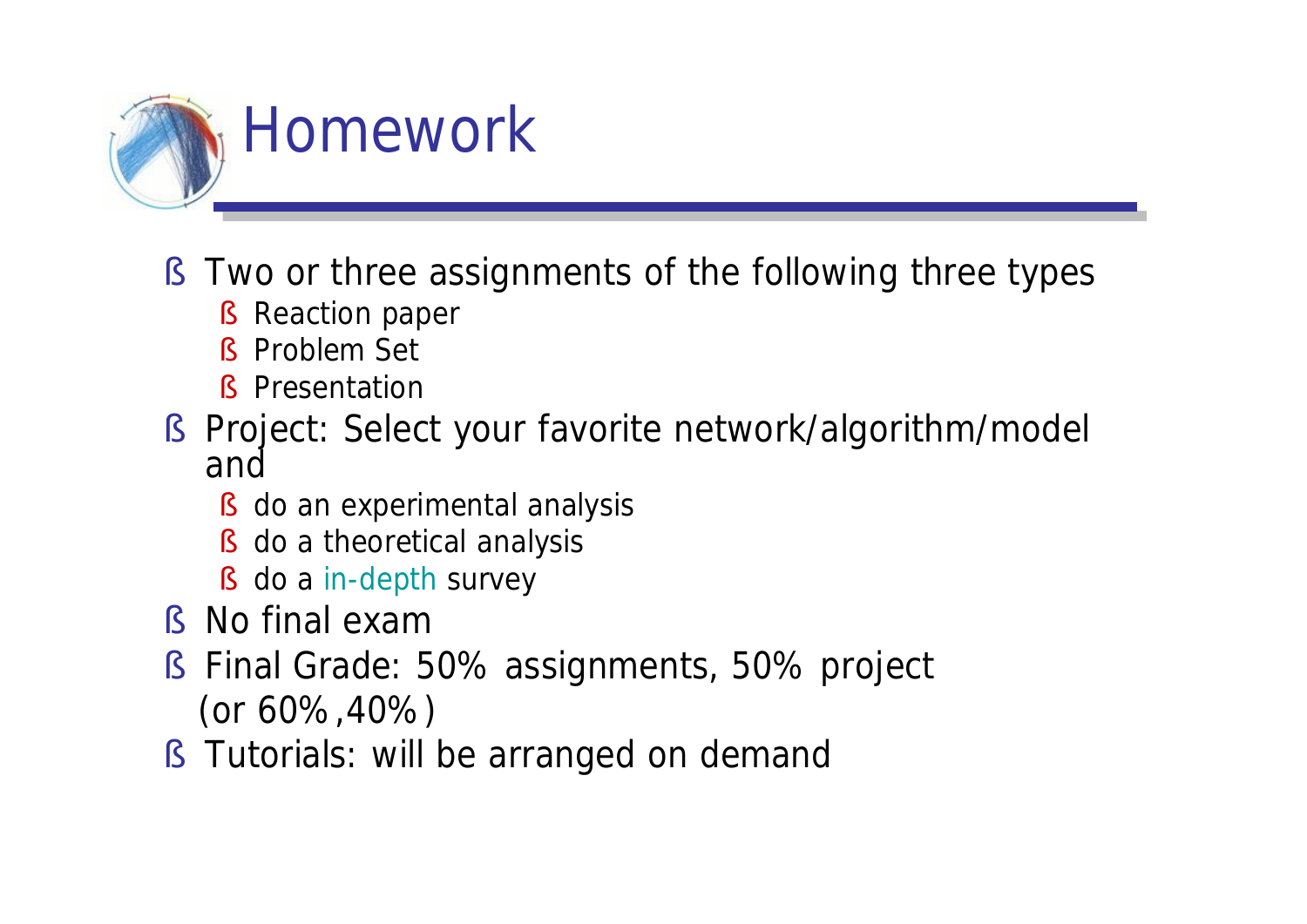

#### <http://www.cs.helsinki.fi/u/tsaparas/MACN2006/>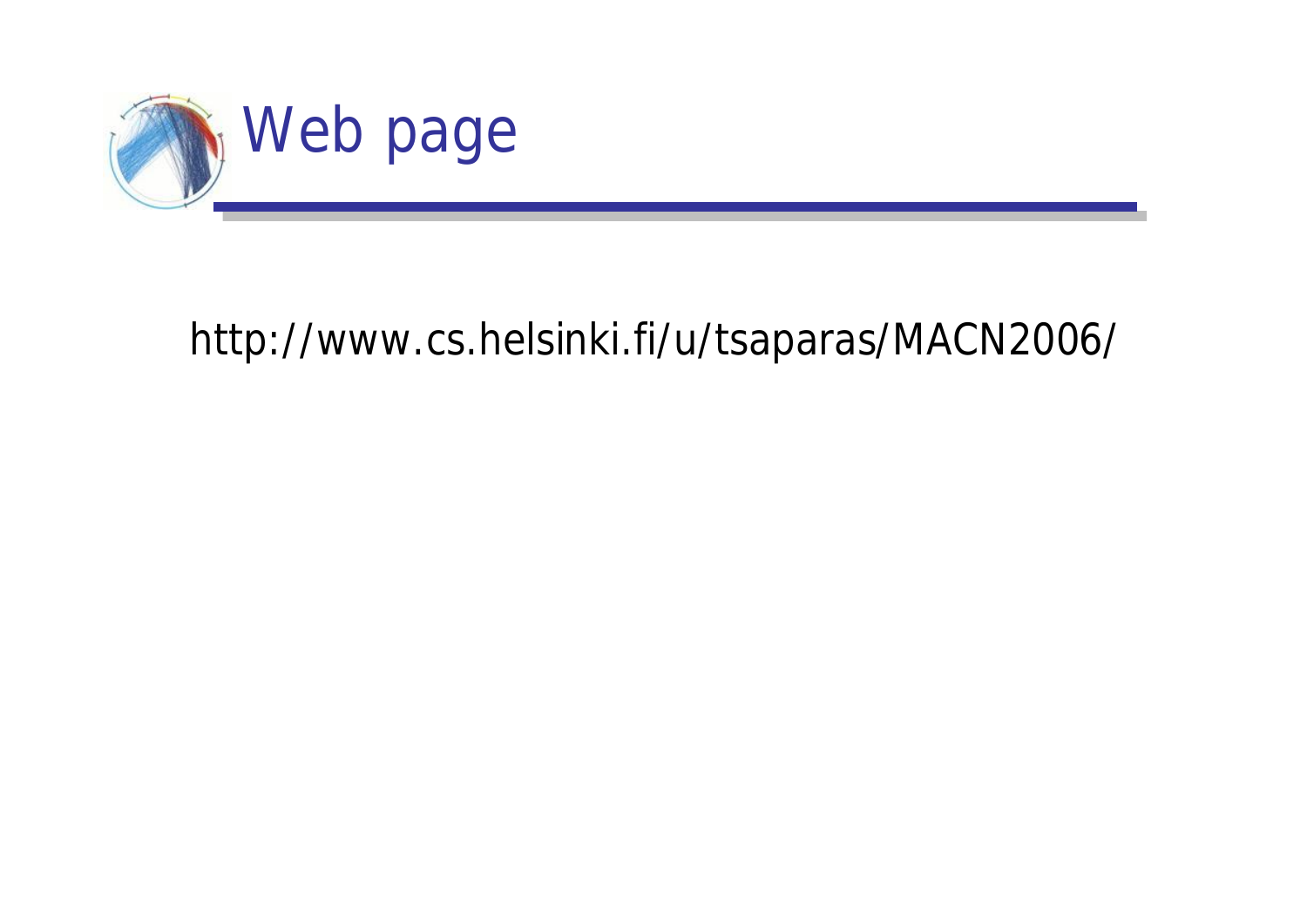

- § Network: a collection of entities that are interconnected with links.
	- § people that are friends
	- § computers that are interconnected
	- § web pages that point to each other
	- § proteins that interact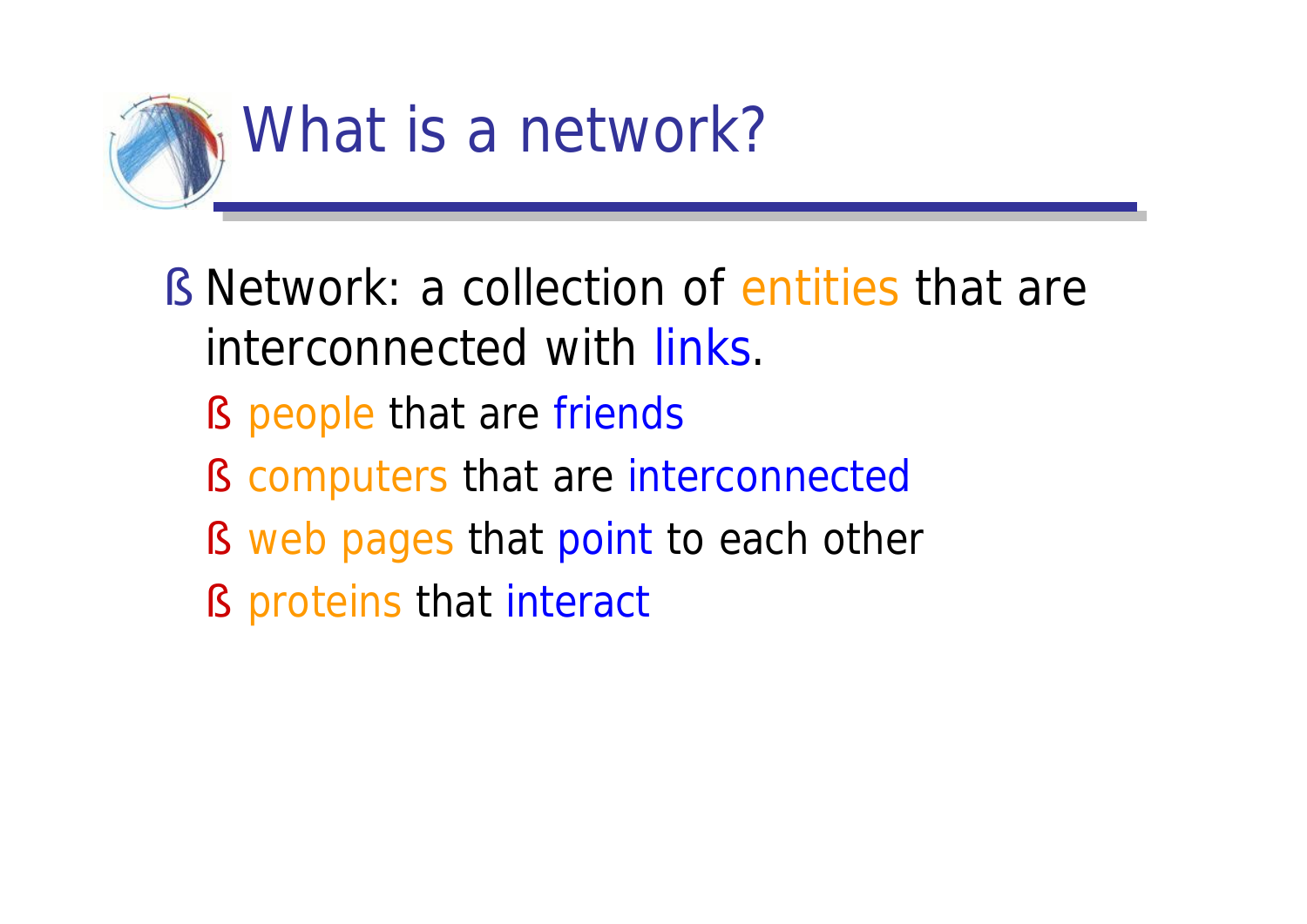

- § In mathematics, networks are called graphs, the entities are nodes, and the links are edges
- § Graph theory starts in the 18th century, with Leonhard Euler
	- § The problem of Königsberg bridges
	- § Since then graphs have been studied extensively.





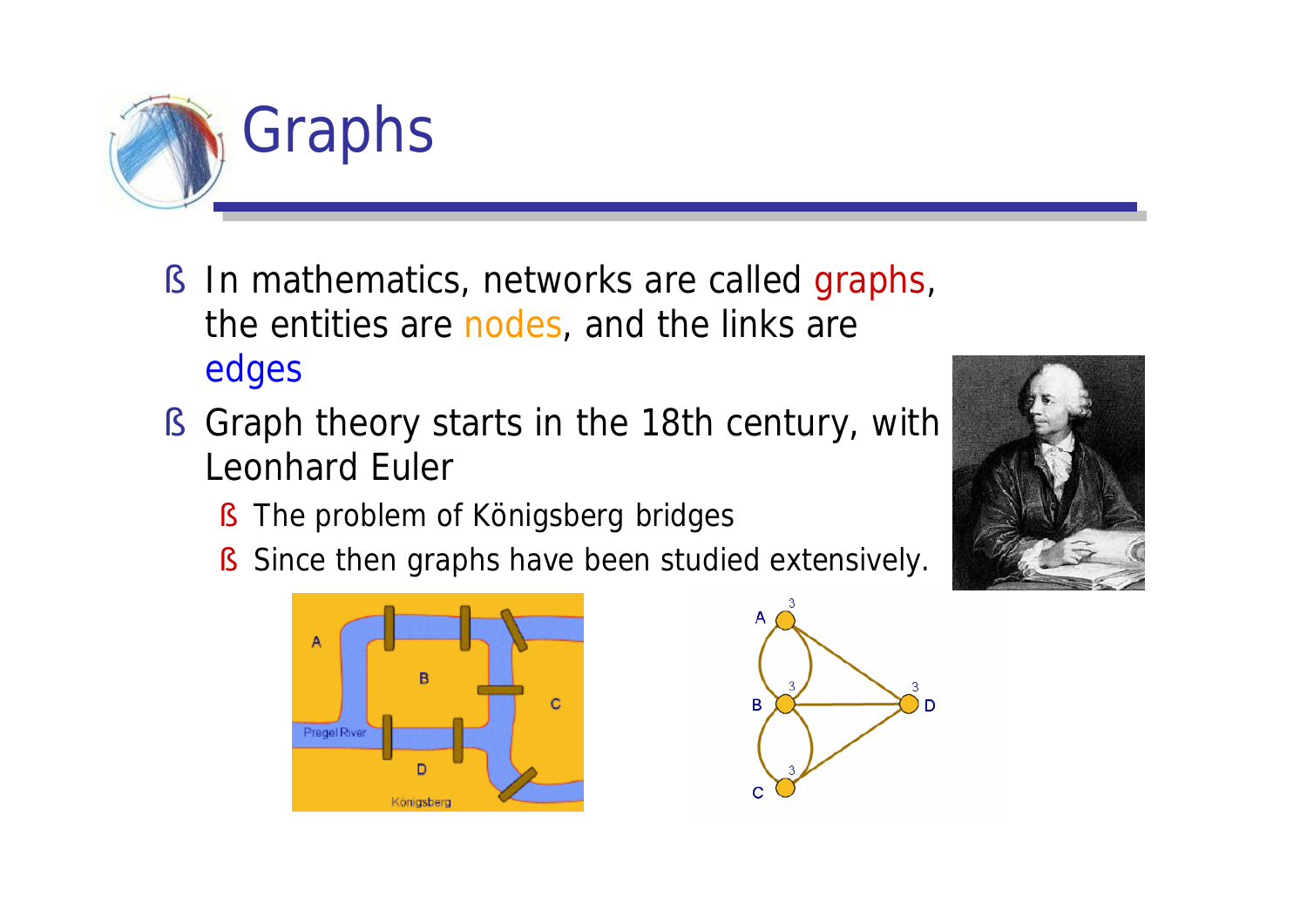

- § Graphs have been used in the past to model existing networks (e.g., networks of highways, social networks)
	- § usually these networks were small
	- § network can be studied visual inspection can reveal a lot of information

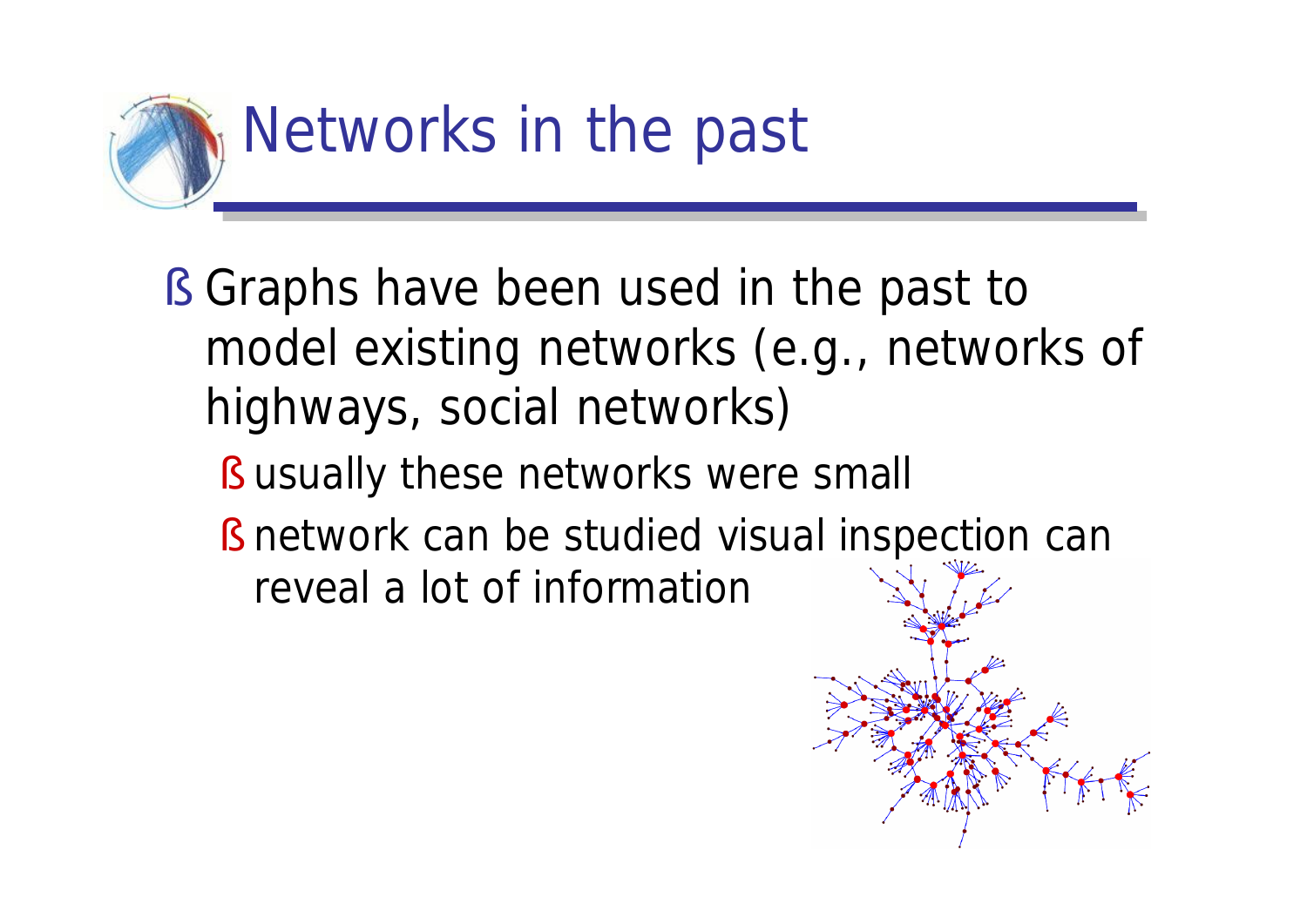

- § More and larger networks appear
	- § Products of technological advancement
		- e.g., Internet, Web
	- § Result of our ability to collect more, better, and more complex data
		- e.g., gene regulatory networks
- § Networks of thousands, millions, or billions of nodes
	- § impossible to visualize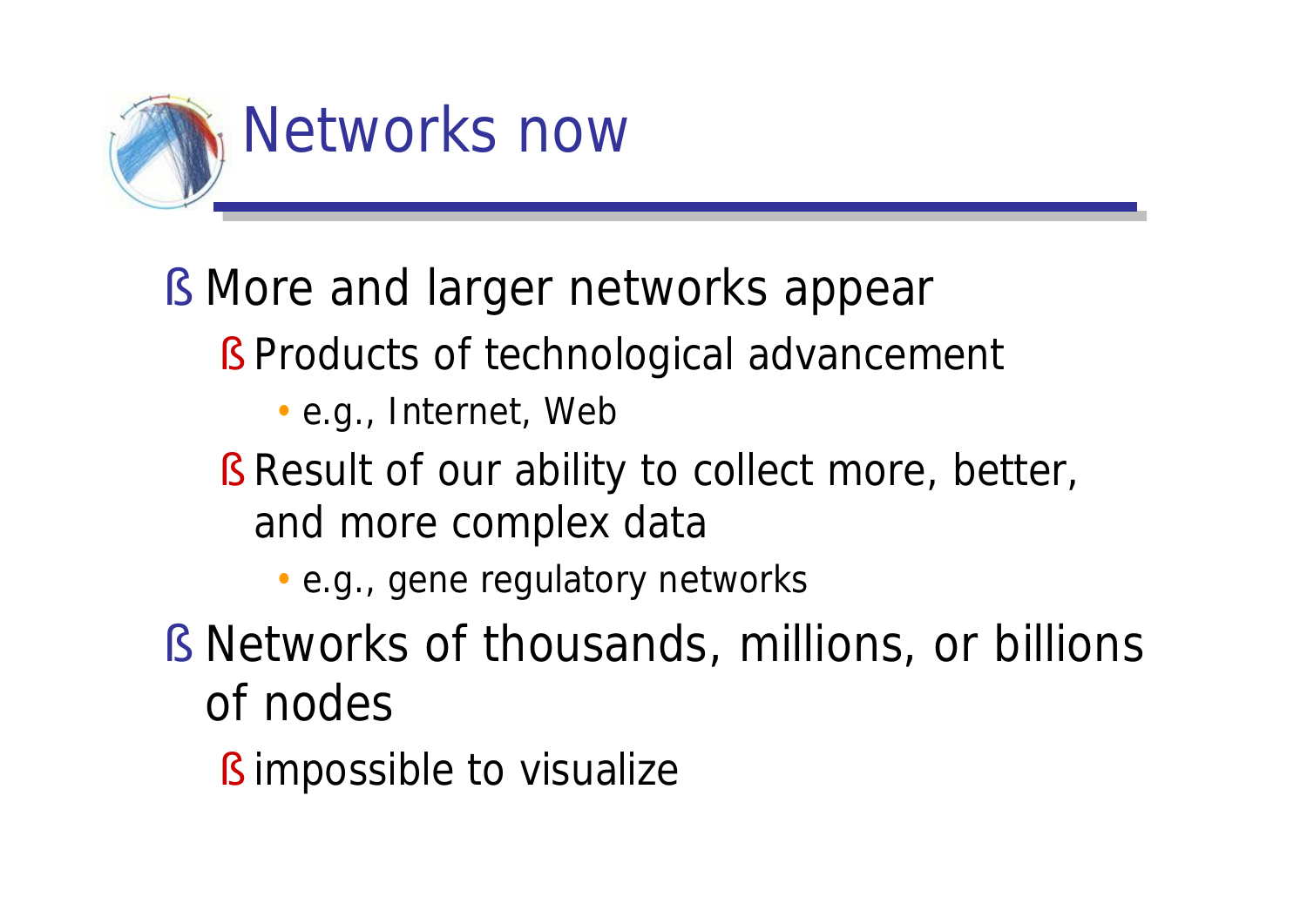

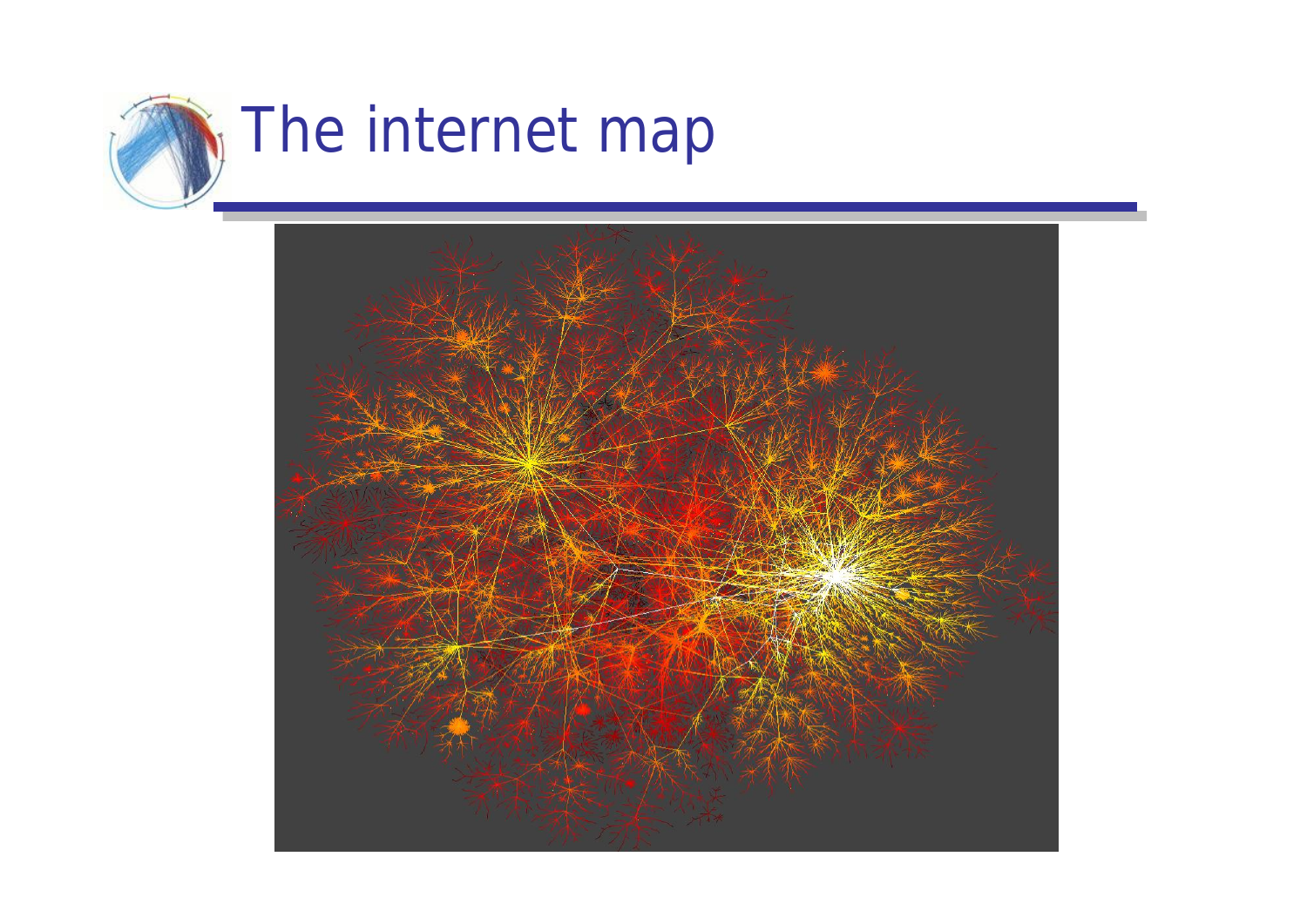

- § What are the statistics of real life networks?
- § Can we explain how the networks were generated?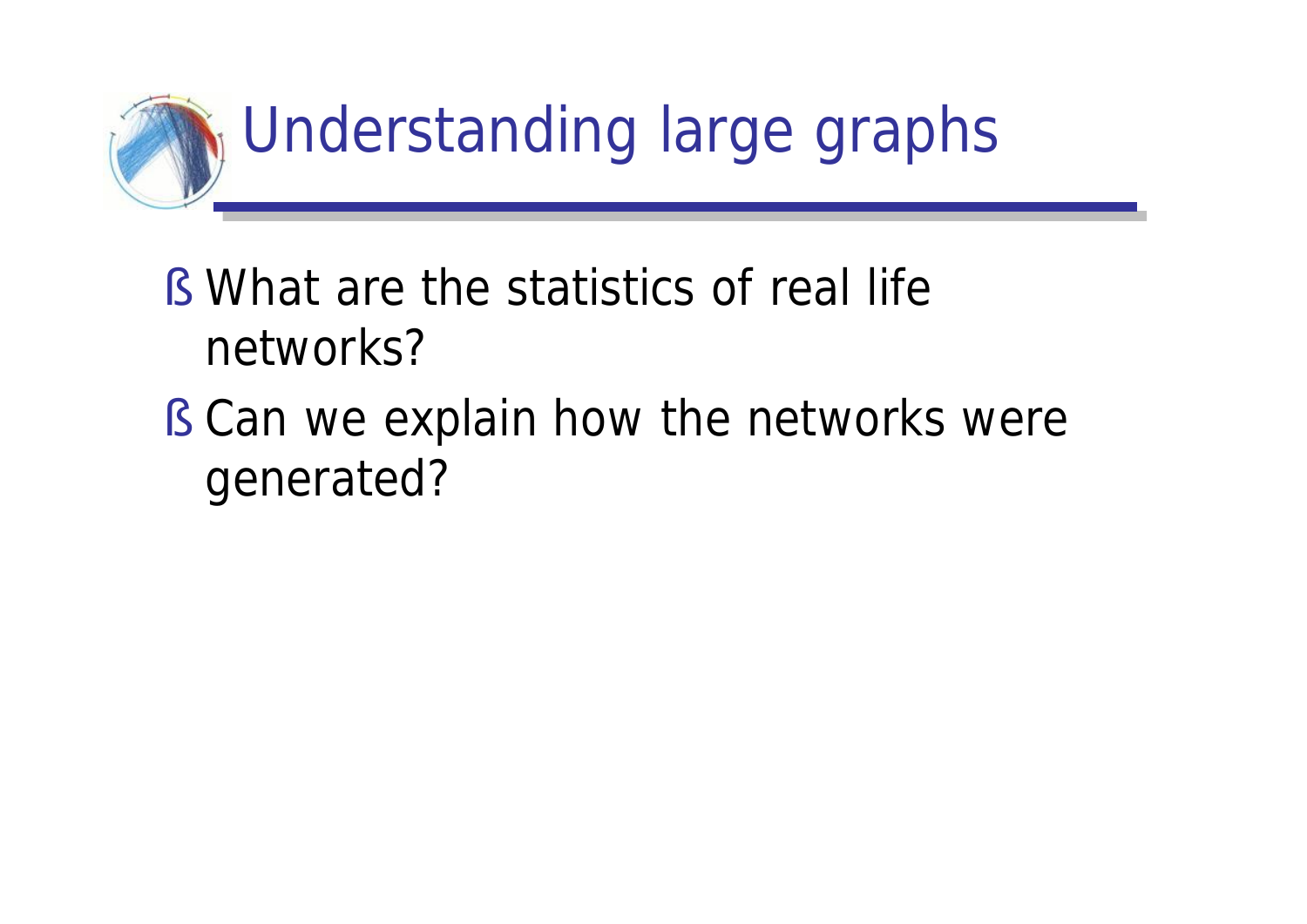

- § Around 1999
	- § Watts and Strogatz, Dynamics and smallworld phenomenon
	- § Faloutsos<sup>3</sup>, On power-law relationships of the Internet Topology
	- § Kleinberg et al., The Web as a graph
	- § Barabasi and Albert, The emergence of scaling in real networks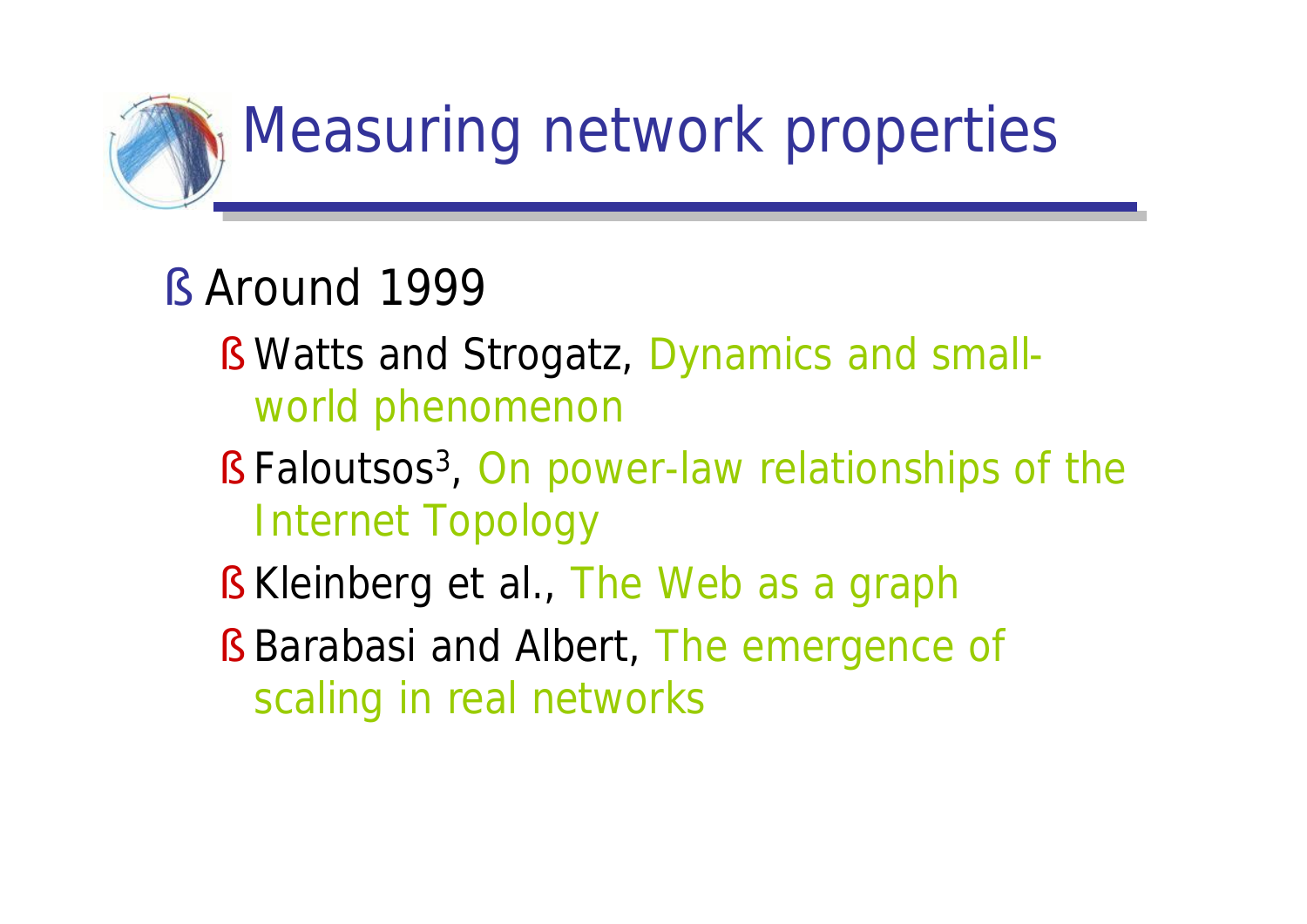

§ Most nodes have only a small number of neighbors (degree), but there are some nodes with very high degree (power-law degree distribution)

§ scale-free networks

§ If a node x is connected to y and z, then y and z are likely to be connected

§ high clustering coefficient

- § Most nodes are just a few edges away on average. § small world networks
- § Networks from very diverse areas (from internet to biological networks) have similar properties
	- § Is it possible that there is a unifying underlying generative process?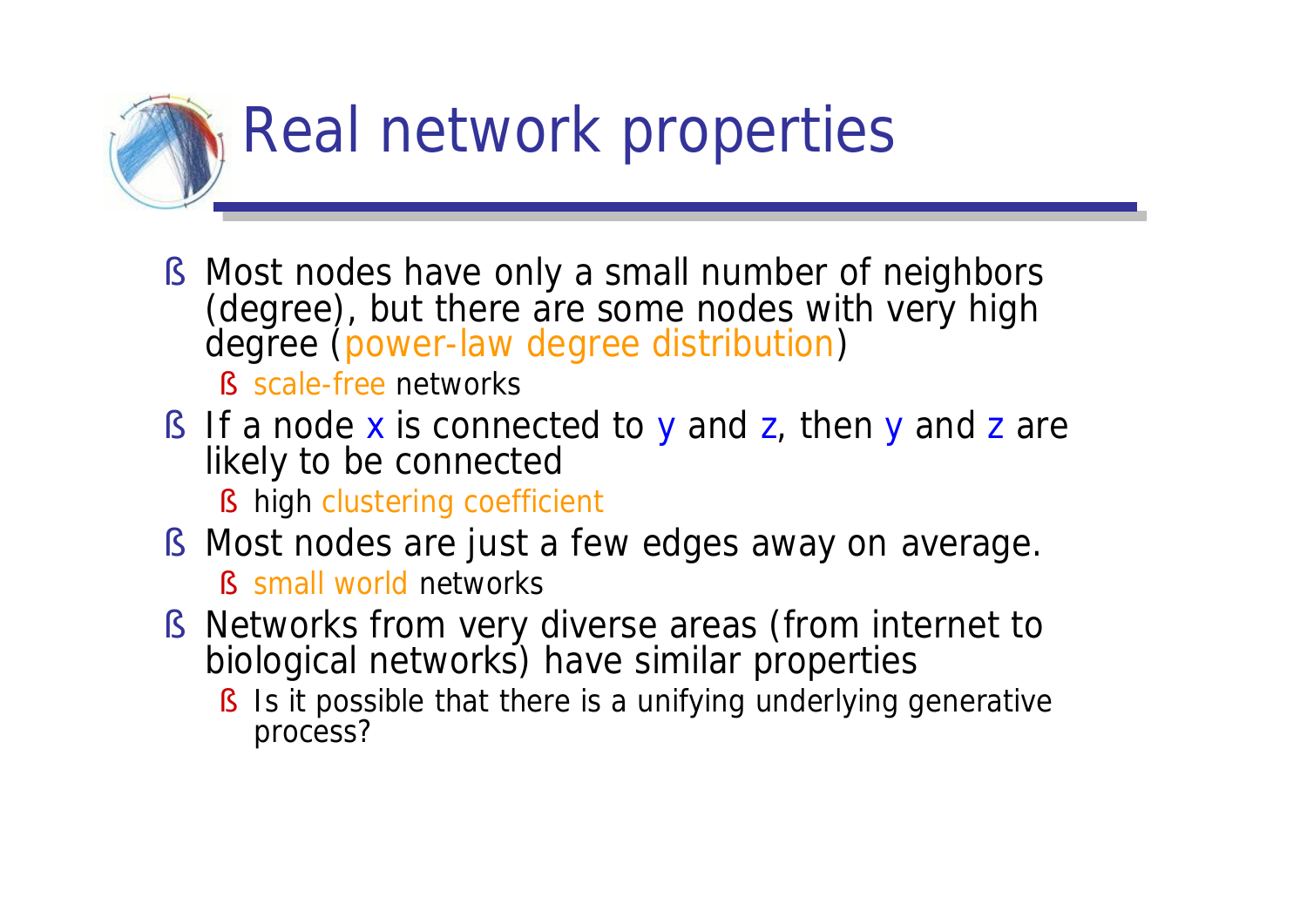

- § Classic graph theory model (Erdös-Renyi)
	- § each edge is generated independently with probability p
- § Very well studied model but:
	- § most vertices have about the same degree
	- § the probability of two nodes being linked is independent of whether they share a neighbor
	- § the average paths are short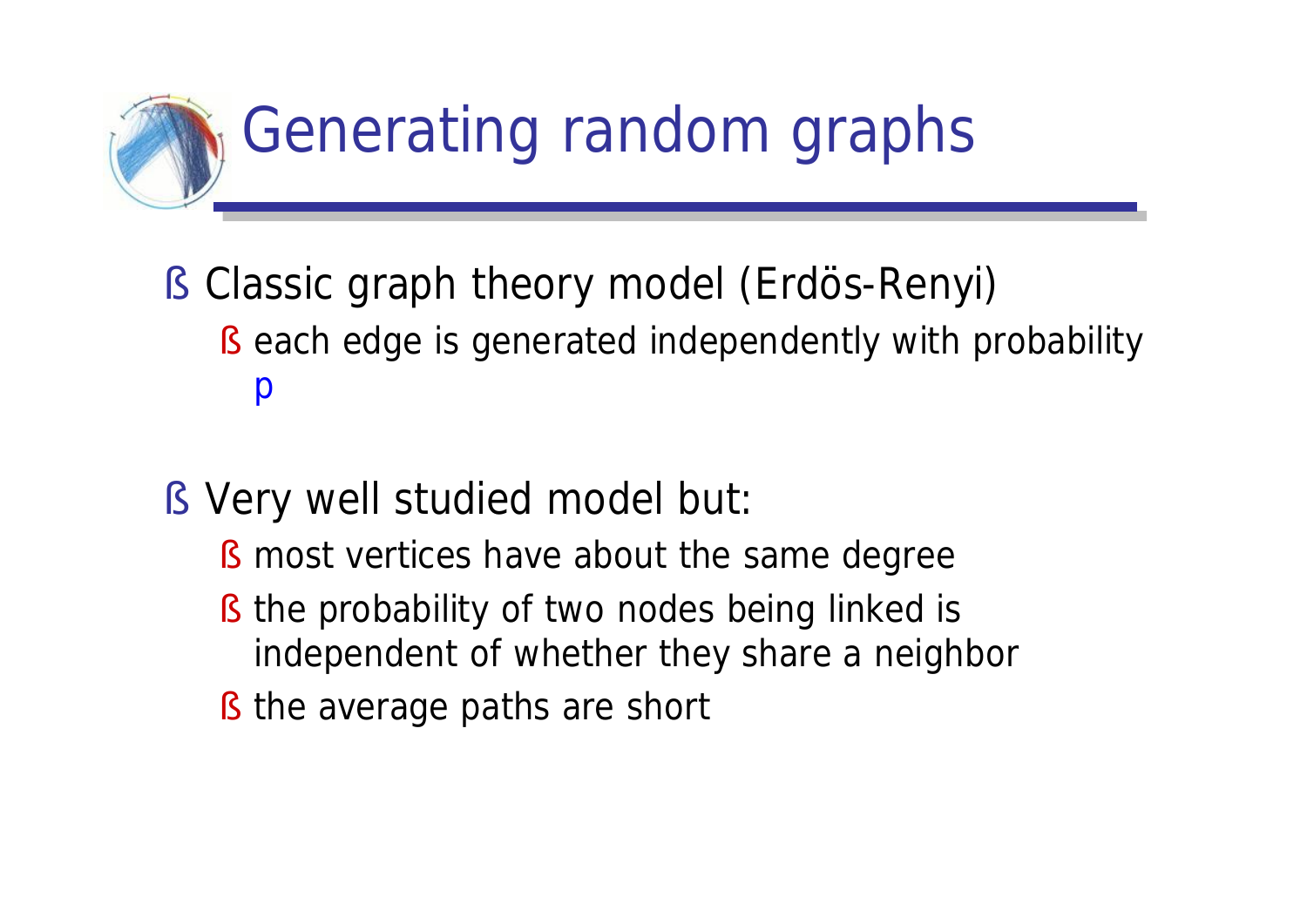

- § Real life networks are not "random"
- § Can we define a model that generates graphs with statistical properties similar to those in real life?

§ a flurry of models for random graphs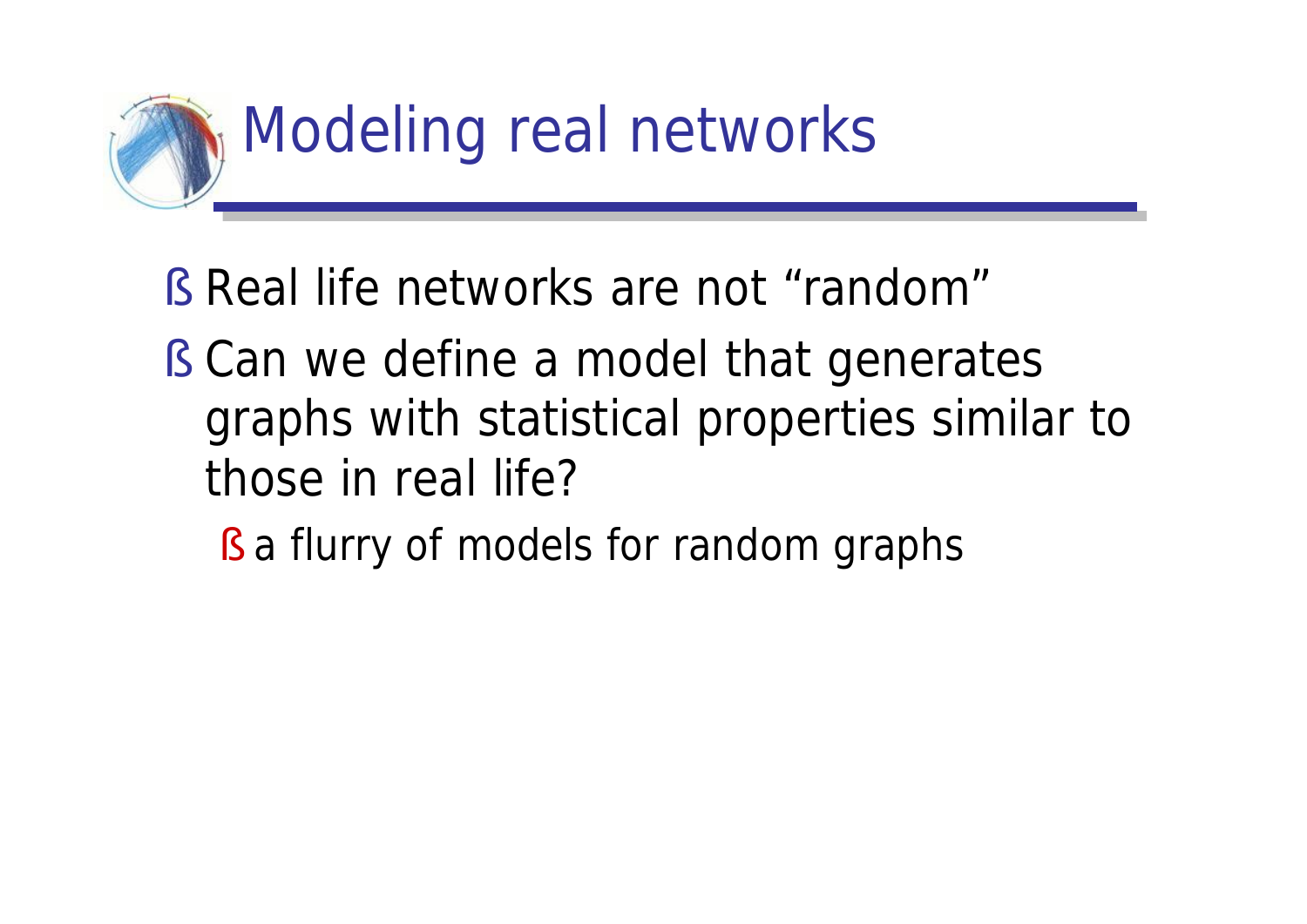

- § Why is it important to understand the structure of networks?
- § Epidemiology: Viruses propagate much faster in scale-free networks
- § Vaccination of random nodes does not work, but targeted vaccination is very effective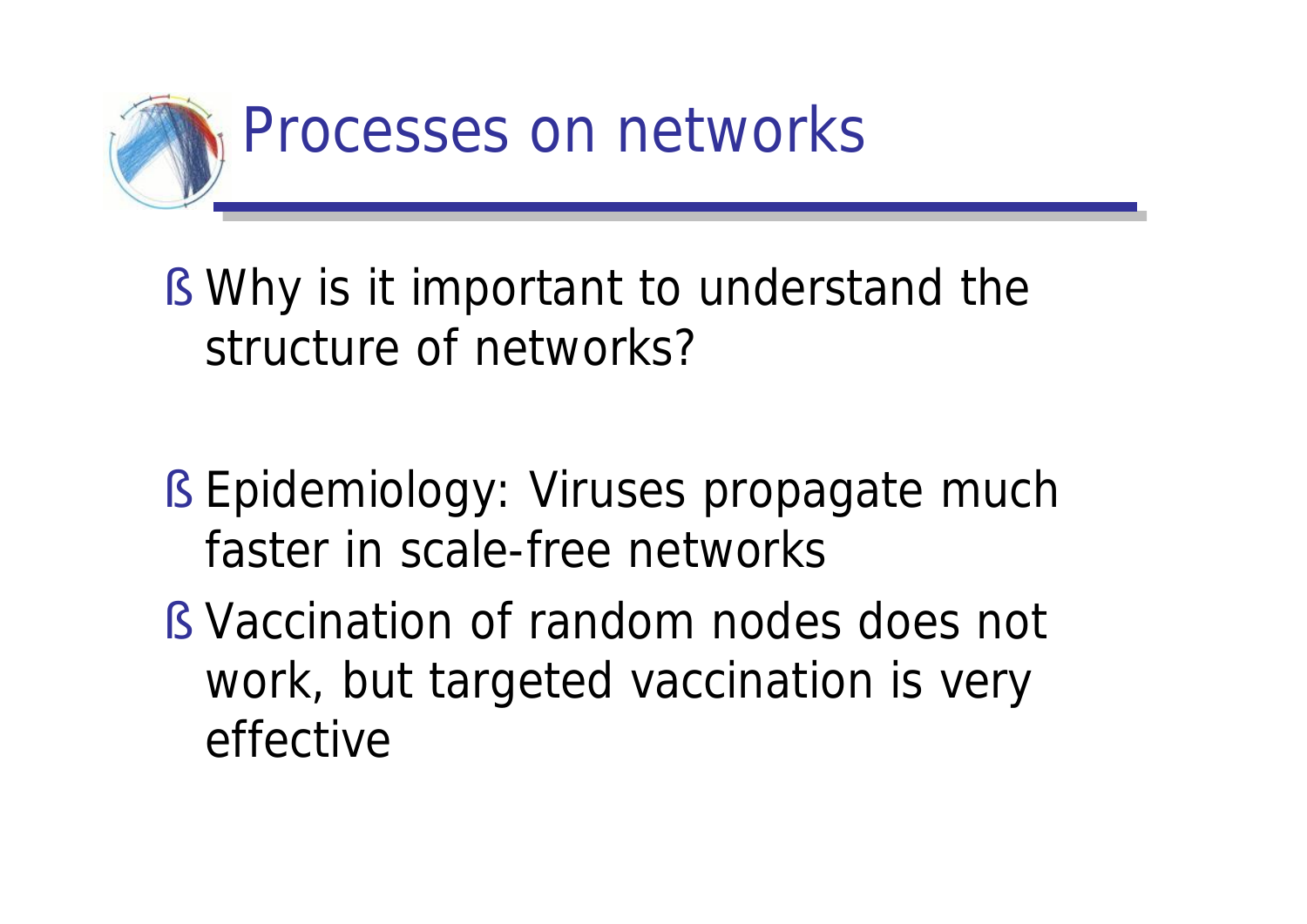

- § First generation search engines: the Web as a collection of documents
	- § Suffered from spammers, poor, unstructured, unsupervised content, increase in Web size
- § Second generation search engines: the Web as a network
	- § use the anchor text of links for annotation
	- § good pages should be pointed to by many pages
	- § good pages should be pointed to by many good pages
		- PageRank algorithm, Google!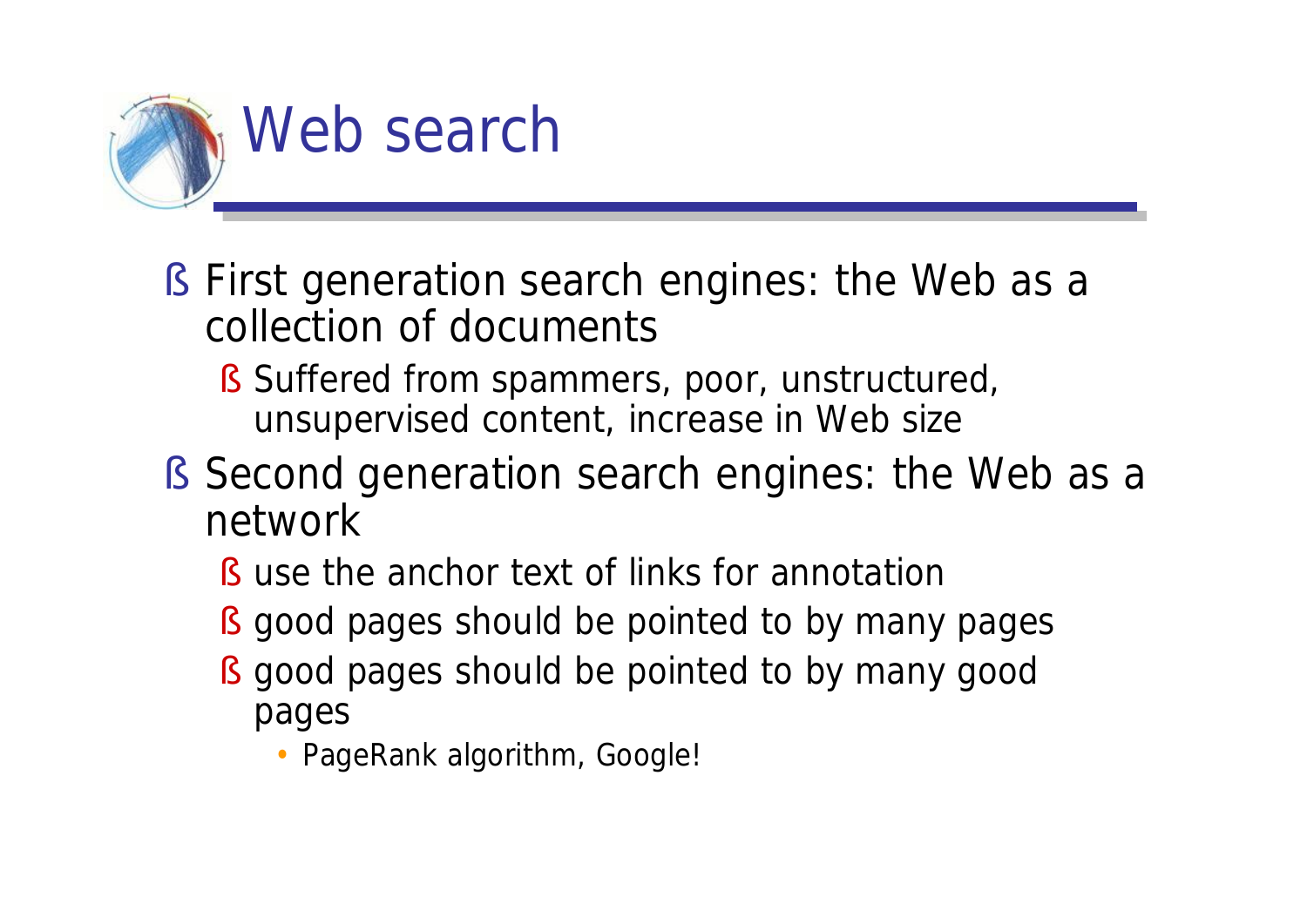

- § Networks seem to be here to stay
	- § More and more systems are modeled as networks
	- § Scientists from various disciplines are working on networks (physicists, computer scientists, mathematicians, biologists, sociologist, economists)
	- § There are many questions to understand.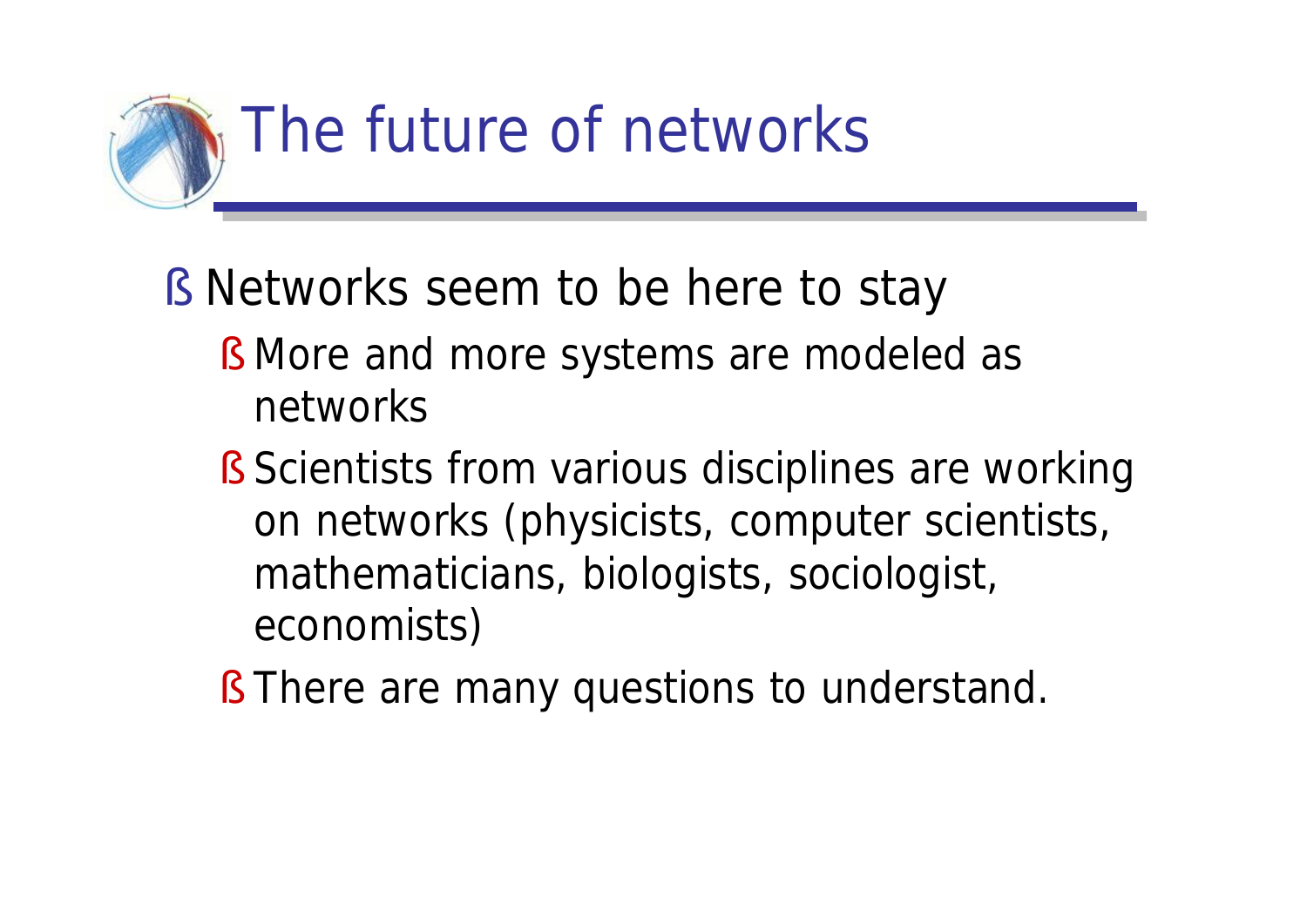

- § Graph theory
- § Probability theory
- § Linear Algebra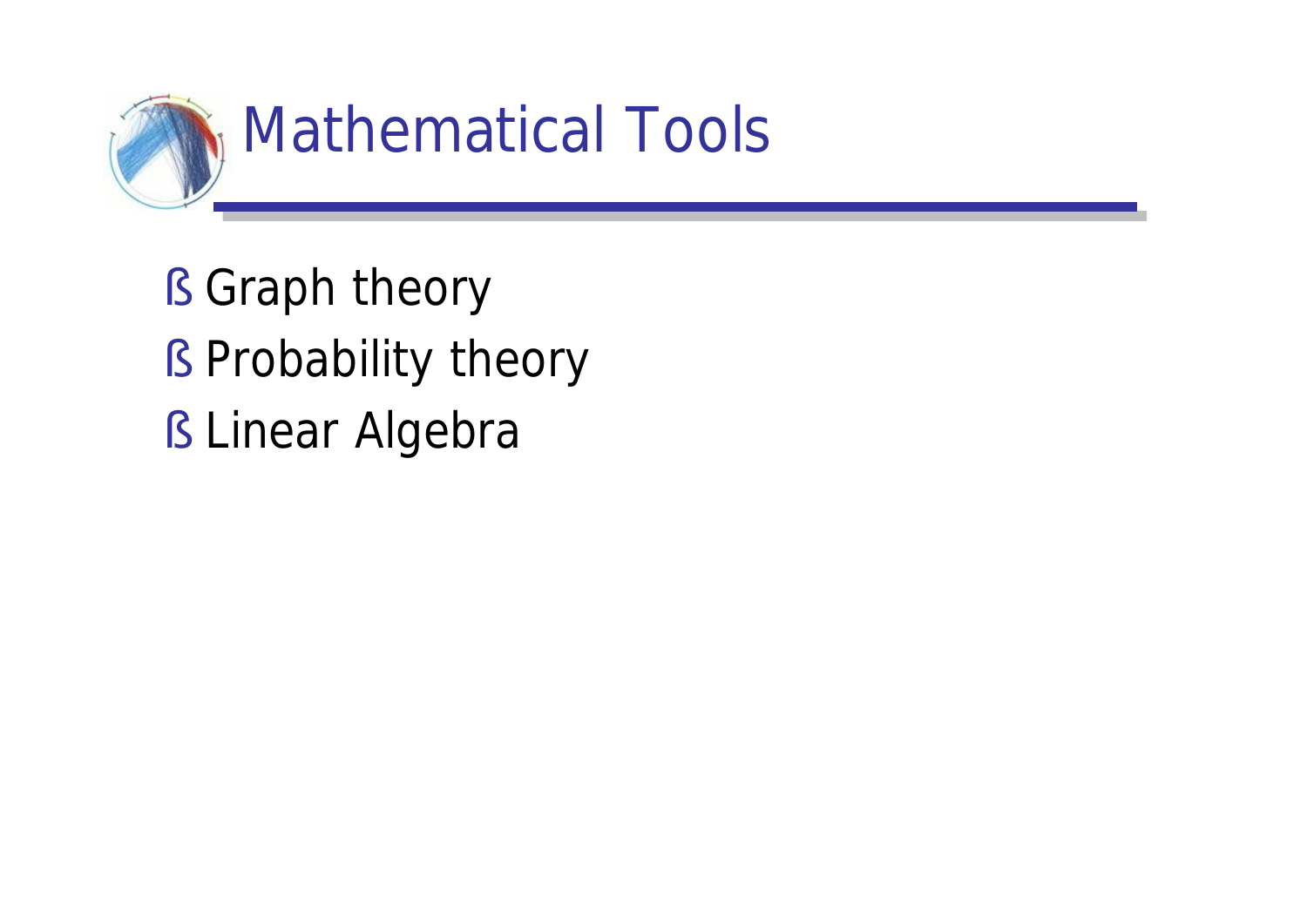

 $\S$  Graph G=(V,E)  $\S$  V = set of vertices  $\S$  E = set of edges



undirected graph  $E=\{(1,2),(1,3),(2,3),(3,4),(4,5)\}$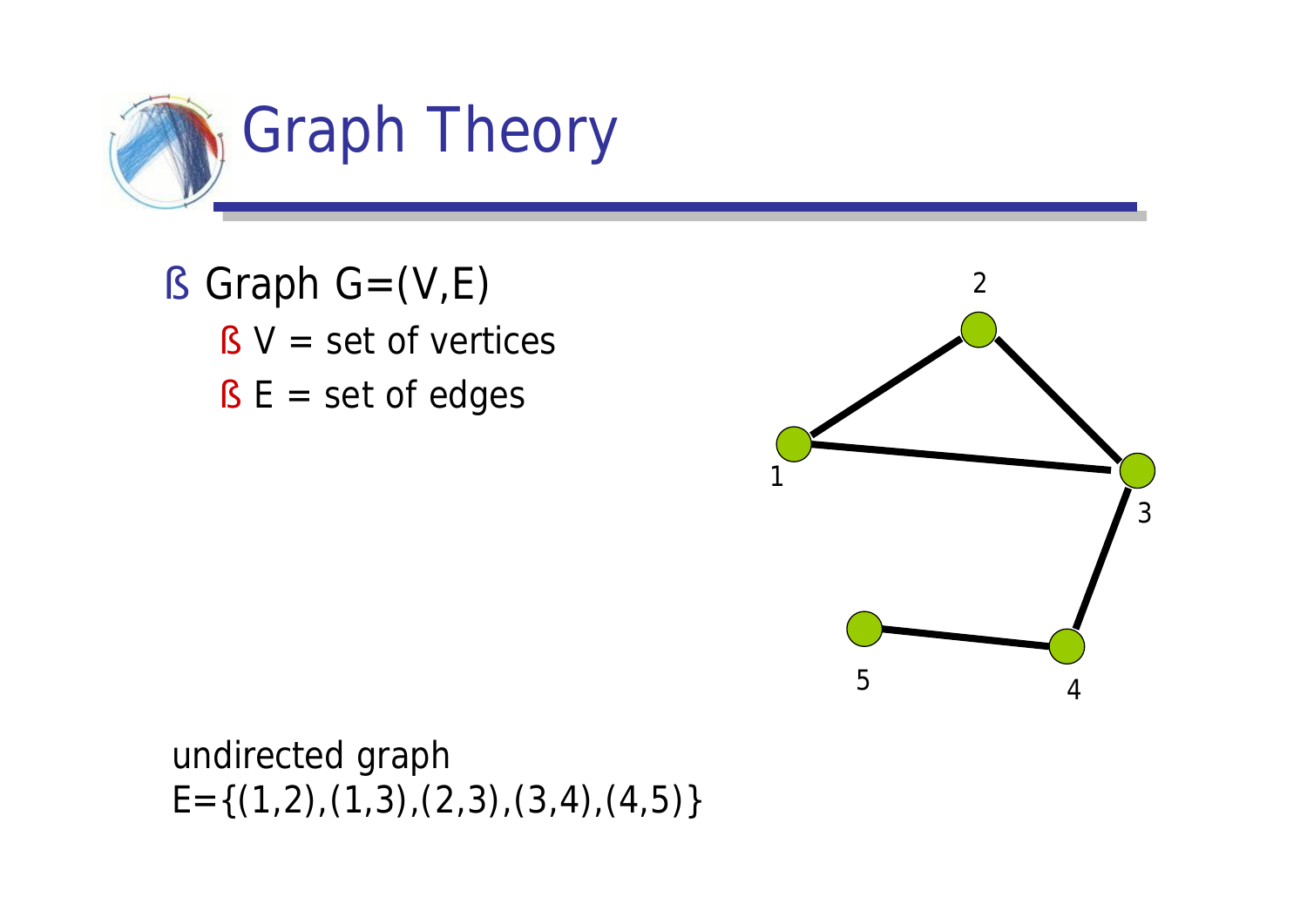

 $\S$  Graph G=(V,E)  $\S$  V = set of vertices  $§ E = set of edges$ 



directed graph  $E = \{ \langle 1, 2 \rangle, \langle 2, 1 \rangle, \langle 1, 3 \rangle, \langle 3, 2 \rangle, \langle 3, 4 \rangle, \langle 4, 5 \rangle \}$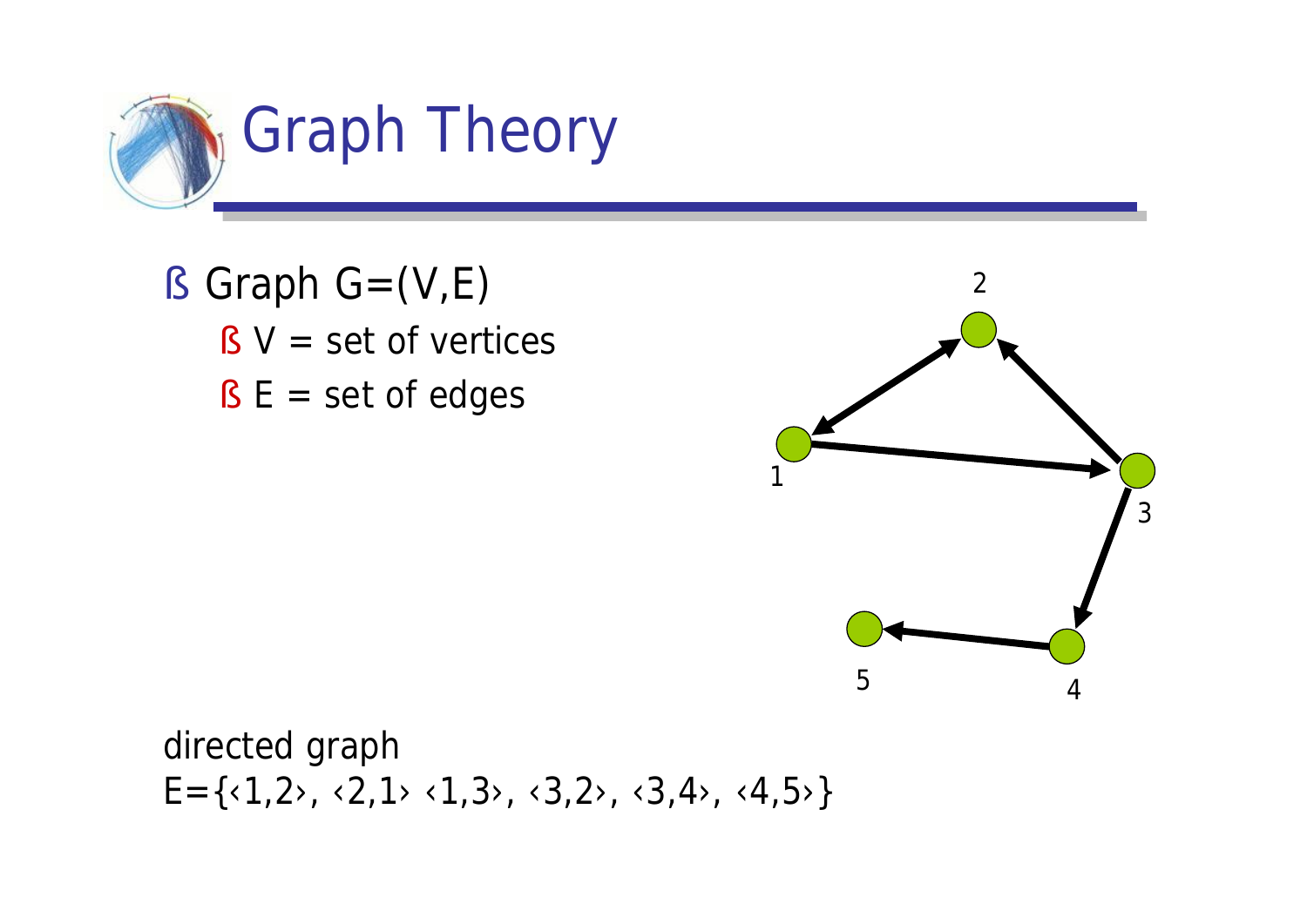

- § degree d(i) of node i § number of edges incident on node i
- § degree sequence
	- $\S [d(i),d(2),d(3),d(4),d(5)]$
	- § [2,2,2,1,1]
- § degree distribution  $\S$   $[(1,2),(2,3)]$

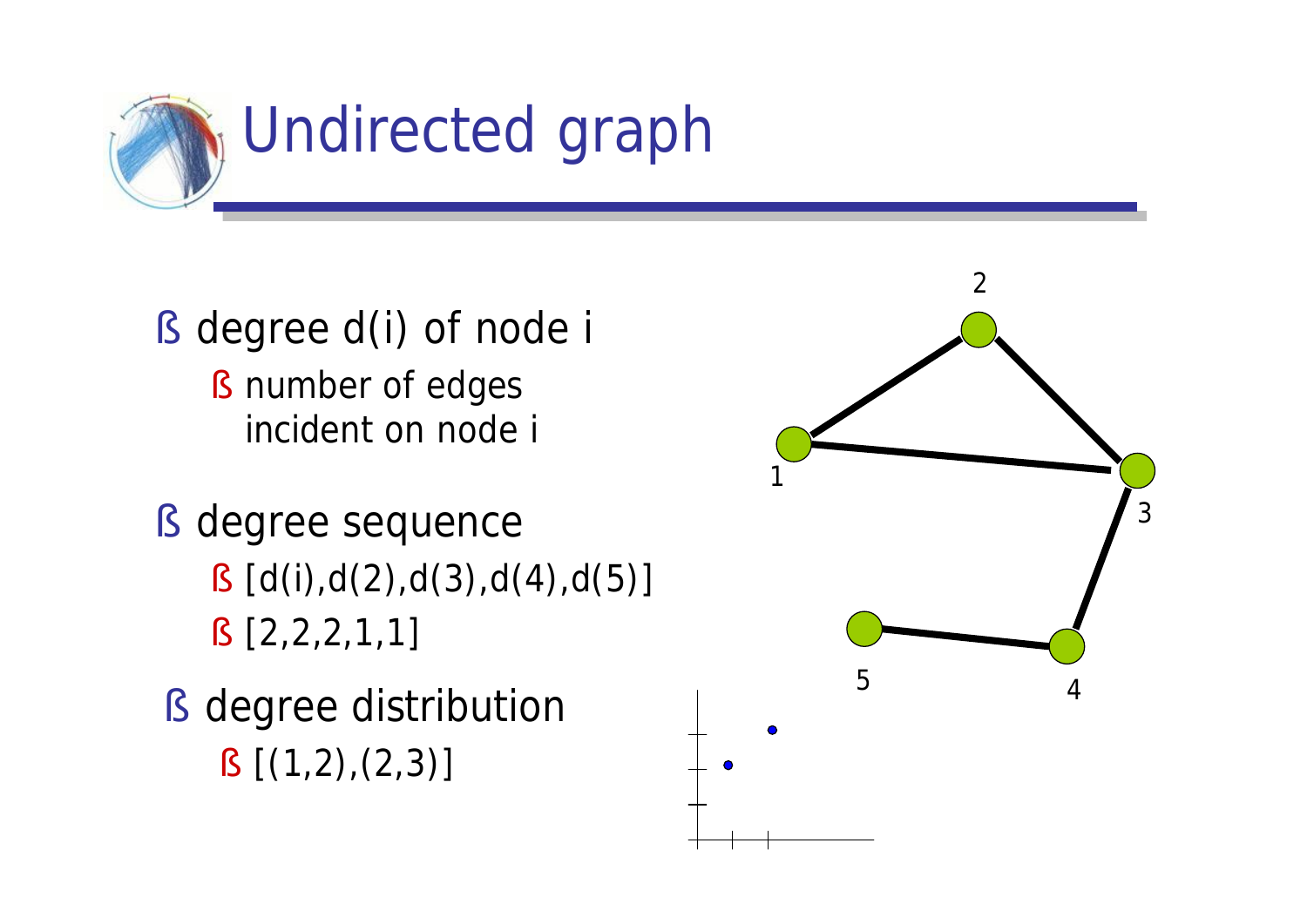

- § in-degree  $d_{in}(i)$  of node i
	- § number of edges pointing to node i
- § out-degree  $d_{out}(i)$  of node i
	- § number of edges leaving node i
- § in-degree sequence § [1,2,1,1,1]
- § out-degree sequence
	- § [2,1,2,1,0]

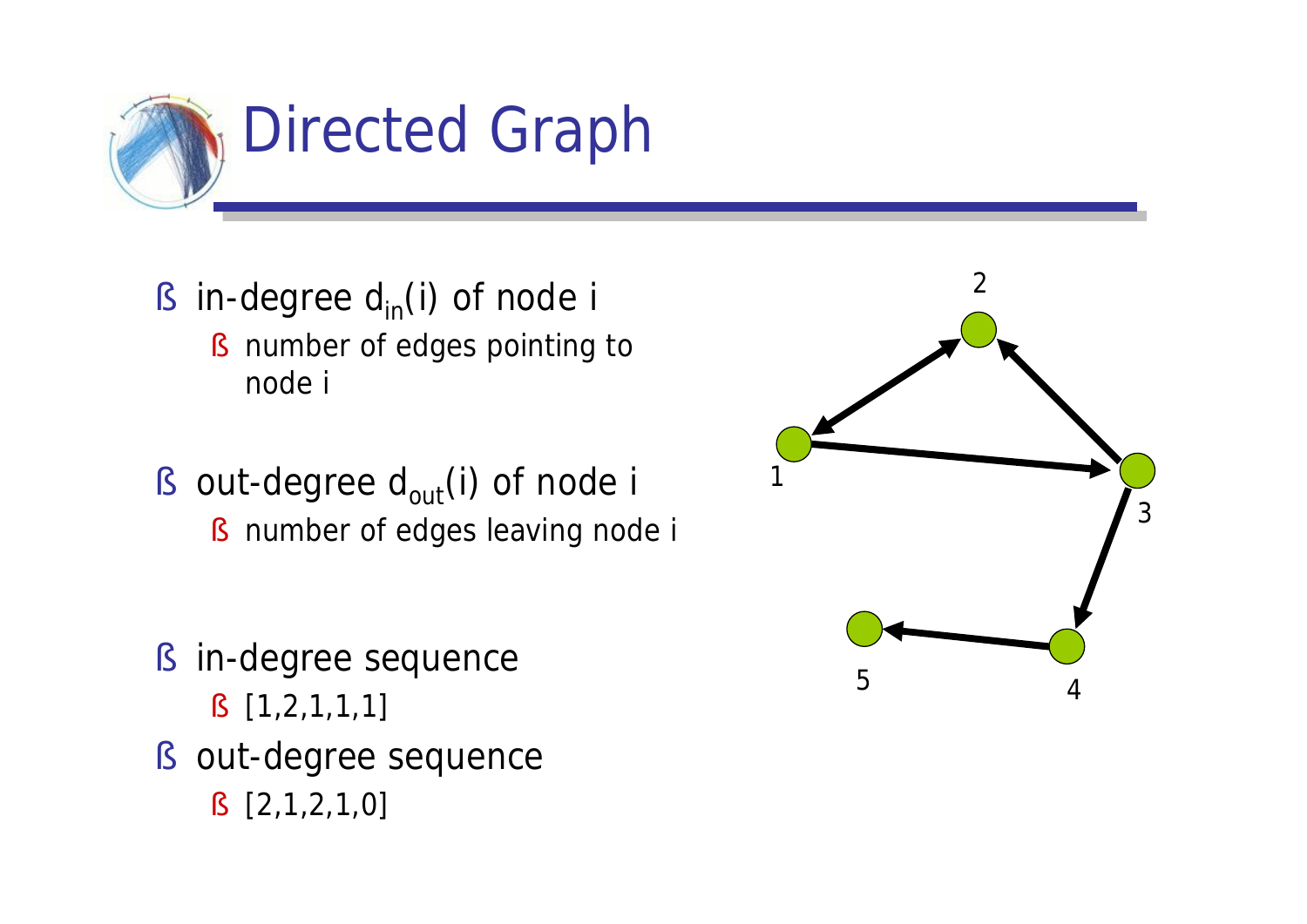

- § Path from node i to node j: a sequence of edges (directed or undirected from node i to node j)
	- § path length: number of edges on the path
	- § nodes i and j are connected
	- § cycle: a path that starts and ends at the same node

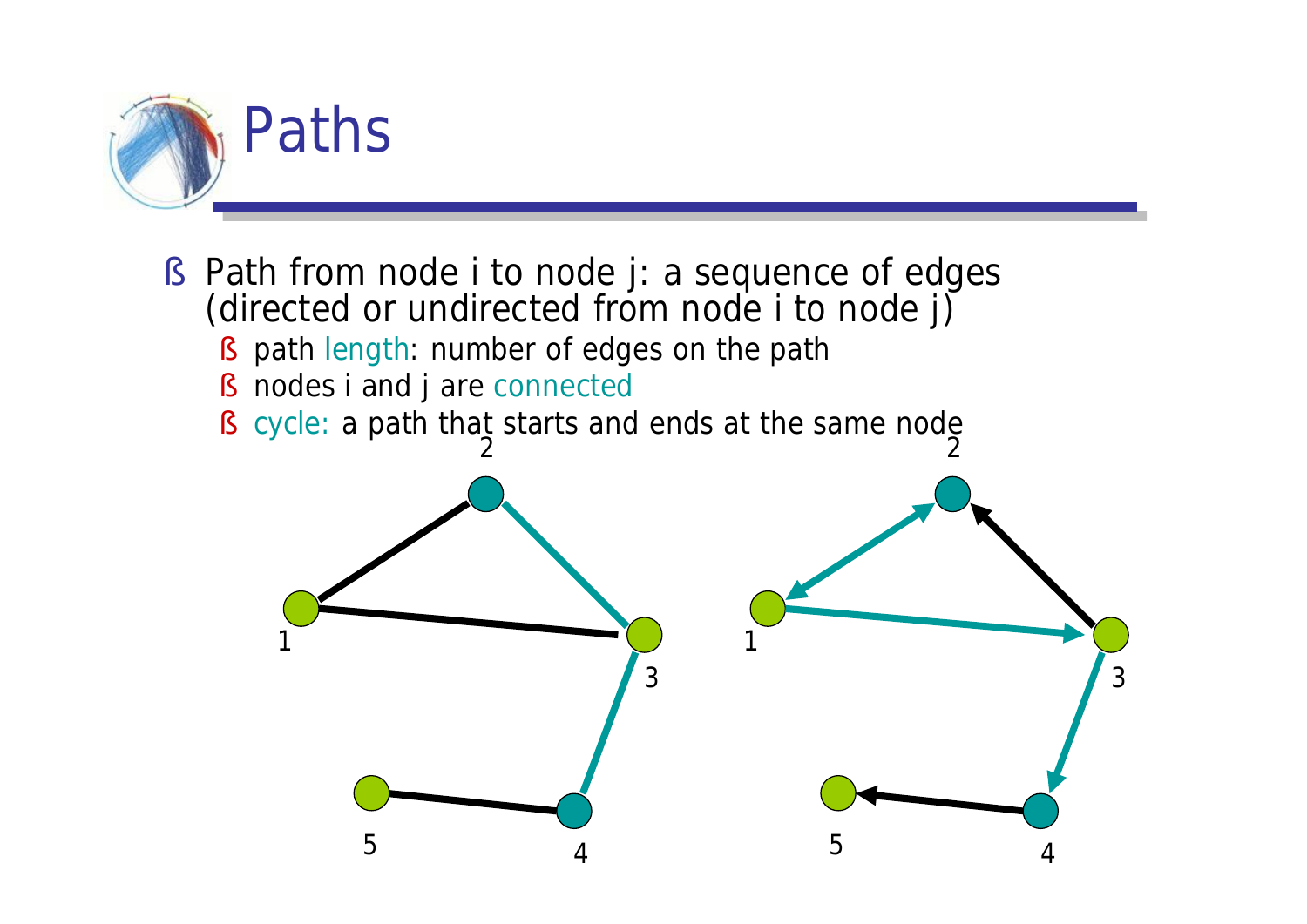

### § Shortest Path from node i to node j § also known as BFS path, or geodesic path

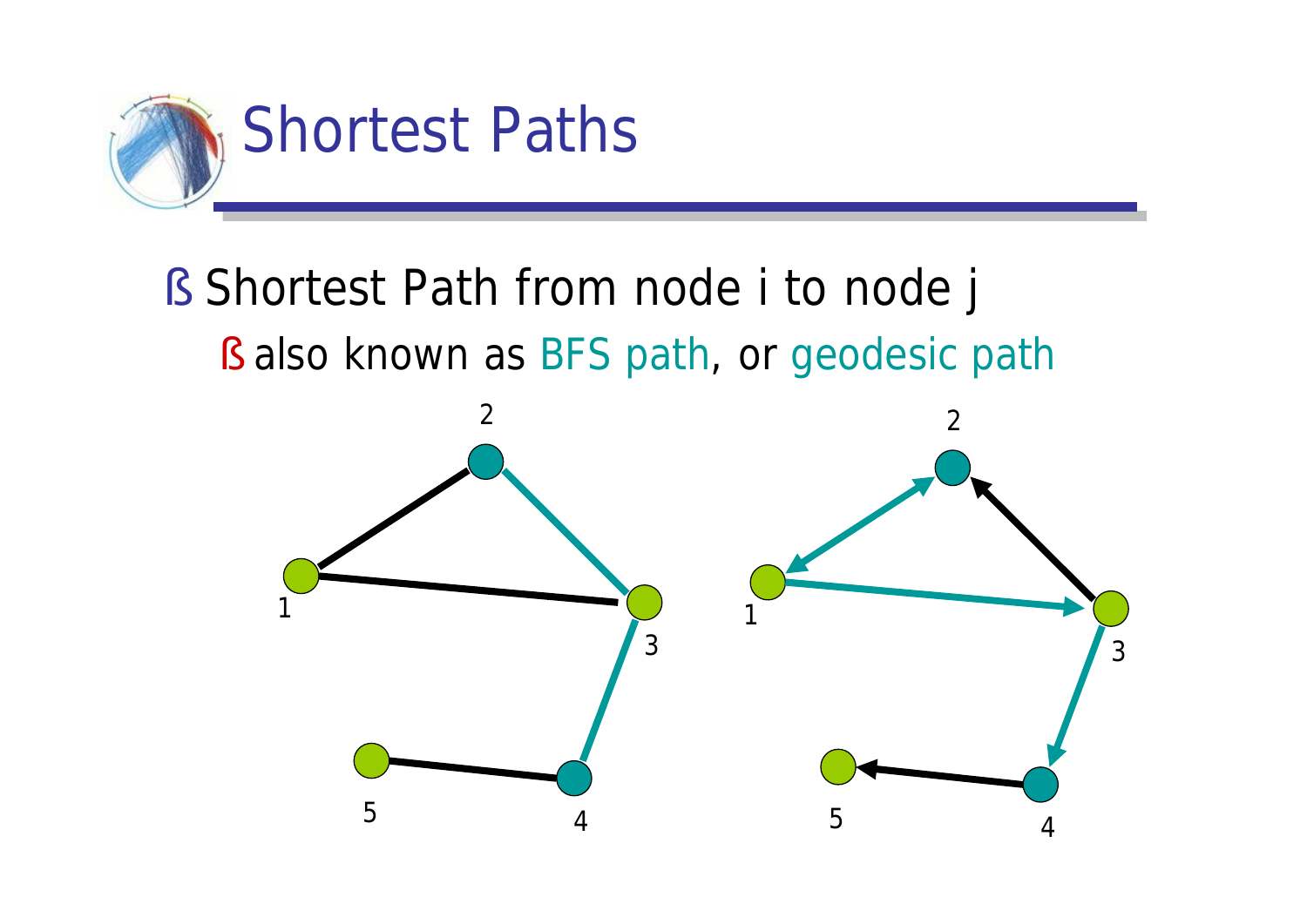

#### § The longest shortest path in the graph

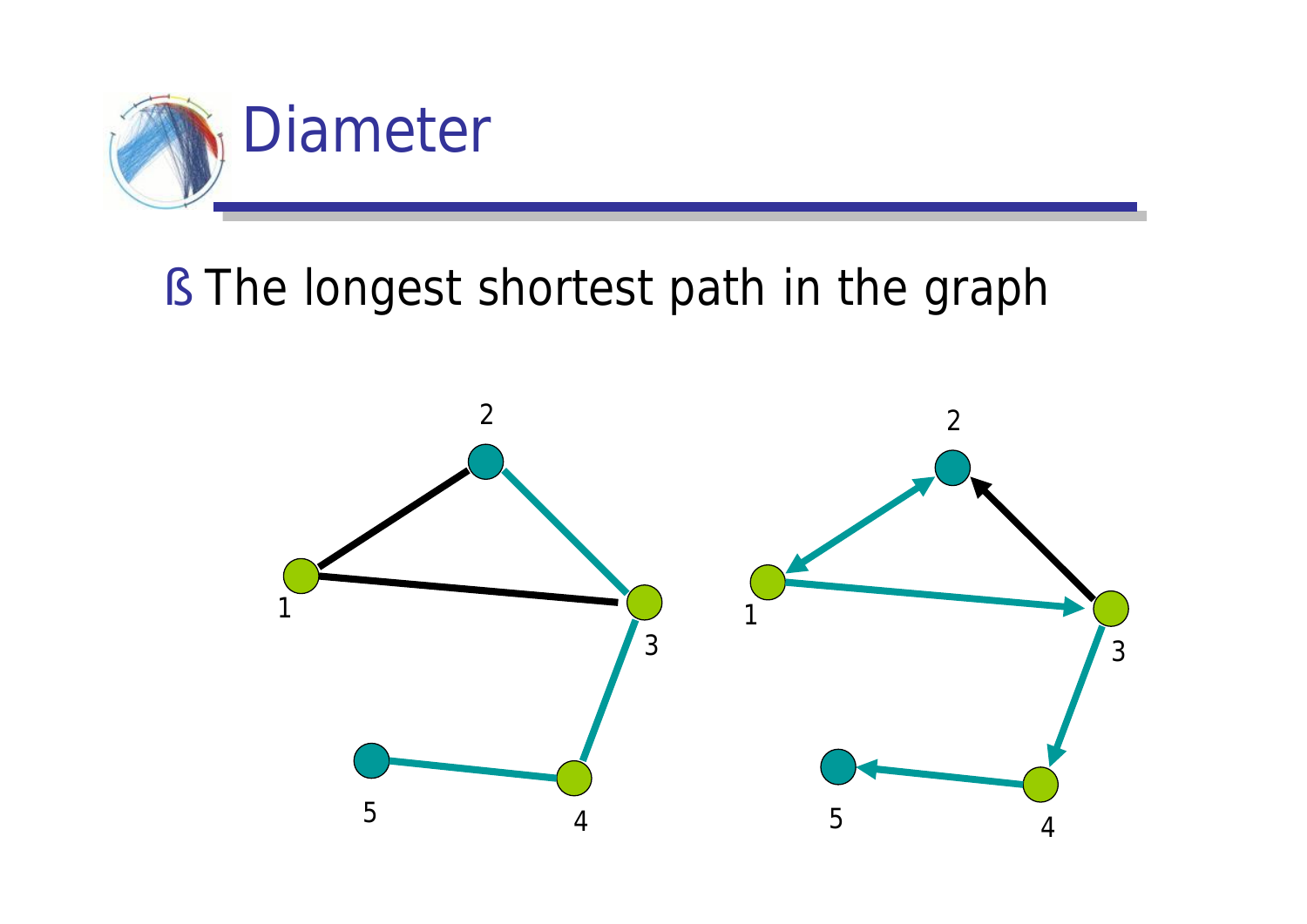

- § Connected graph: a graph where there every pair of nodes is connected
- § Disconnected graph: a graph that is not connected
- § Connected Components: subsets of vertices that are connected

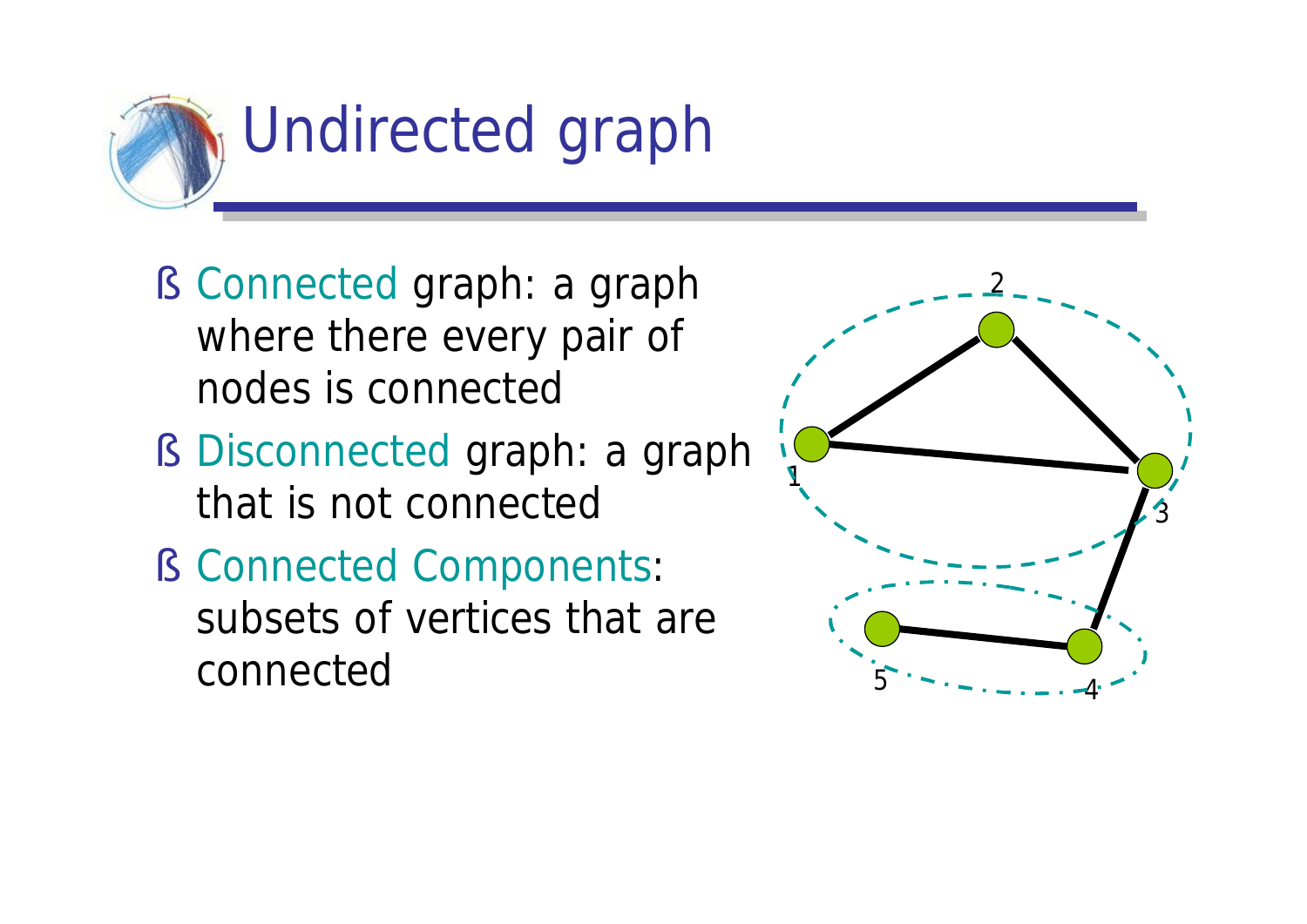

- § Clique  $K_n$
- § A graph that has all possible n(n-1)/2 edges

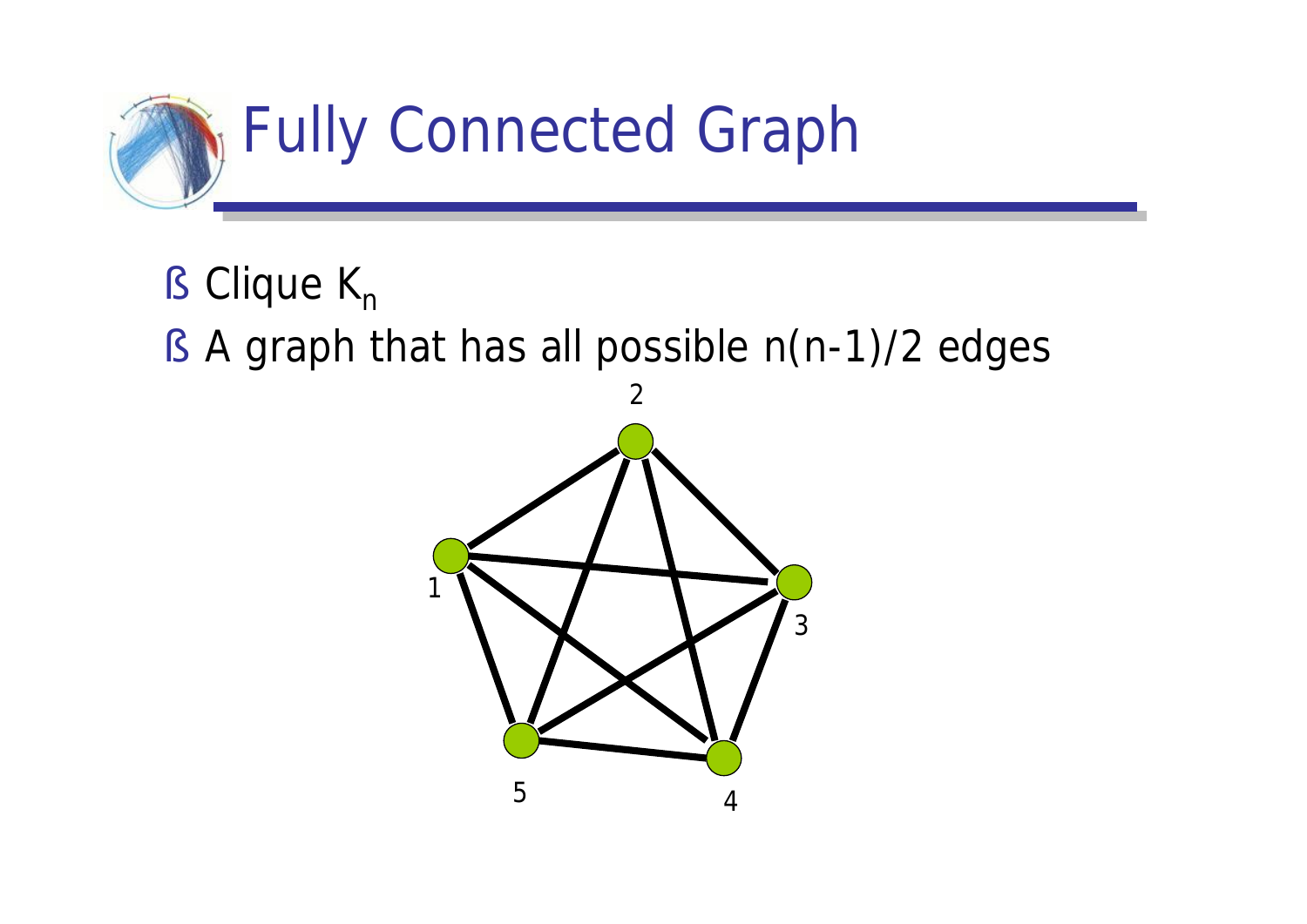

- § Strongly connected graph: there exists a path from every i to every j
- § Weakly connected graph: If edges are made to be undirected the graph is connected

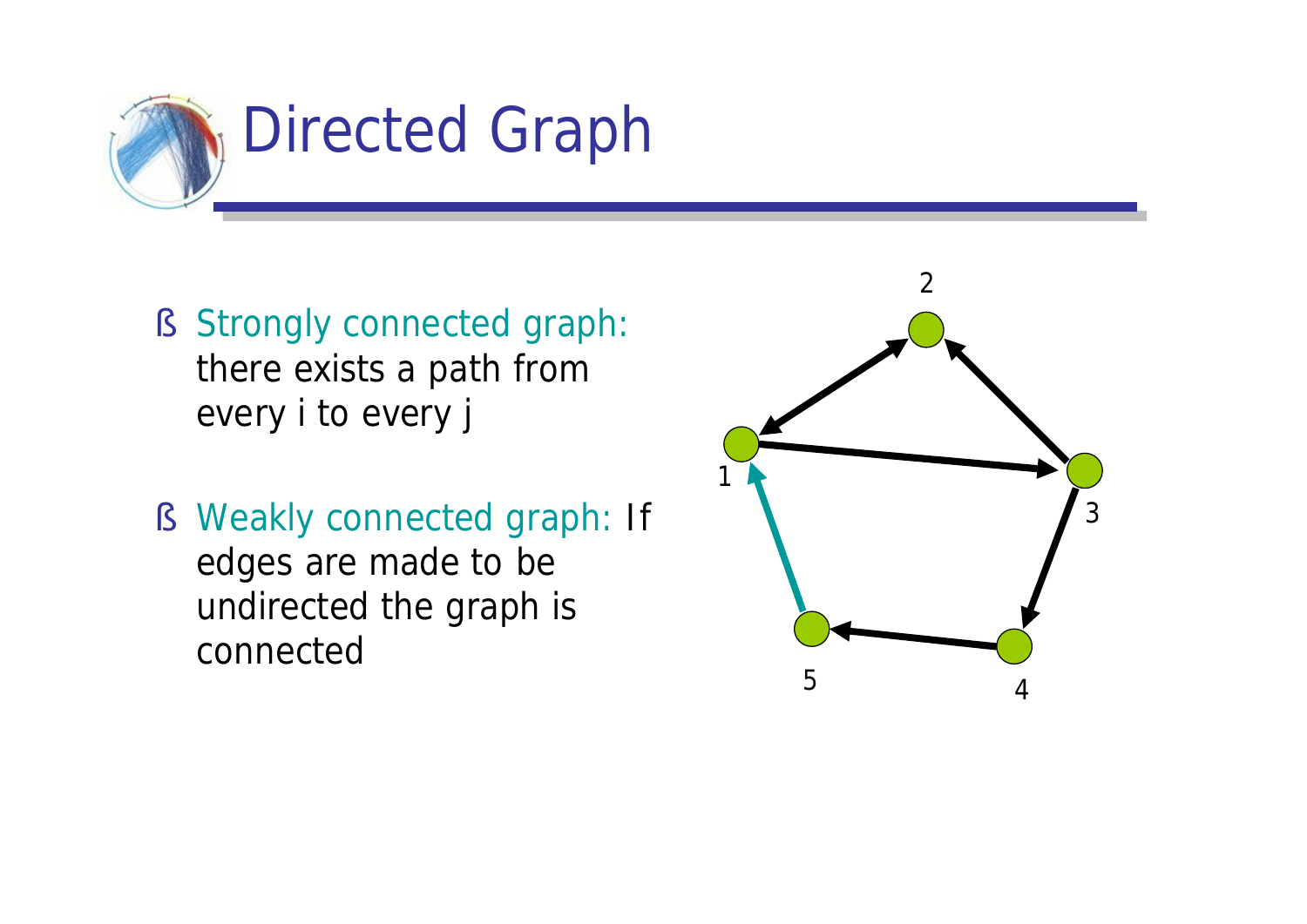

- § Subgraph: Given V' ⊆ V, and  $E' \subseteq E$ , the graph  $G' = (V', E')$ is a subgraph of G.
- § Induced subgraph: Given  $V' \subseteq V$ , let  $E' \subseteq E$  is the set of all edges between the nodes in V'. The graph  $G'=(V',E')$ , is an induced subgraph of G

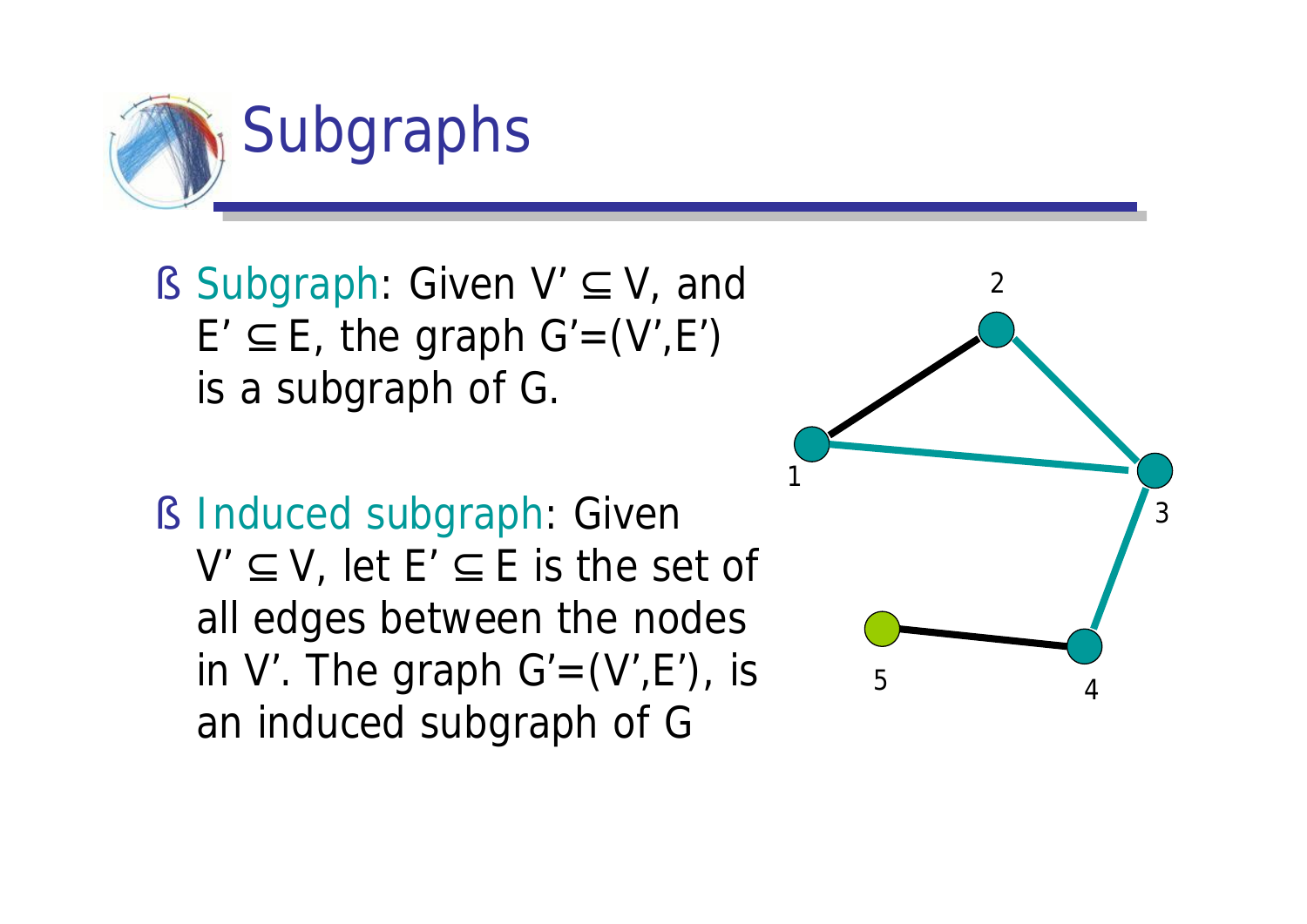

#### § Connected Undirected graphs without cycles

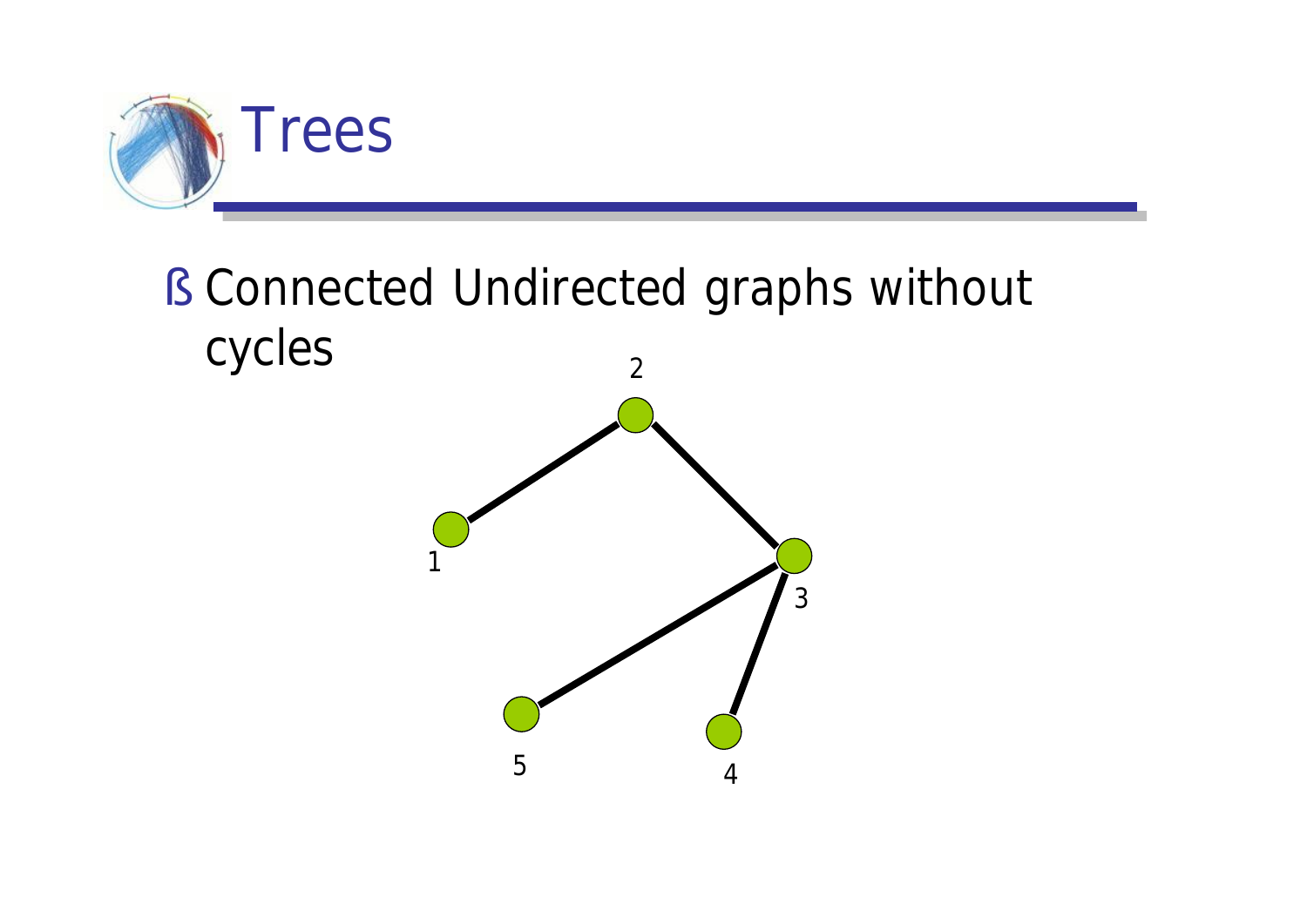

§ Graphs where the set V can be partitioned into two sets L and R, such that all edges are between nodes in L and R, and there is no edge within L or R

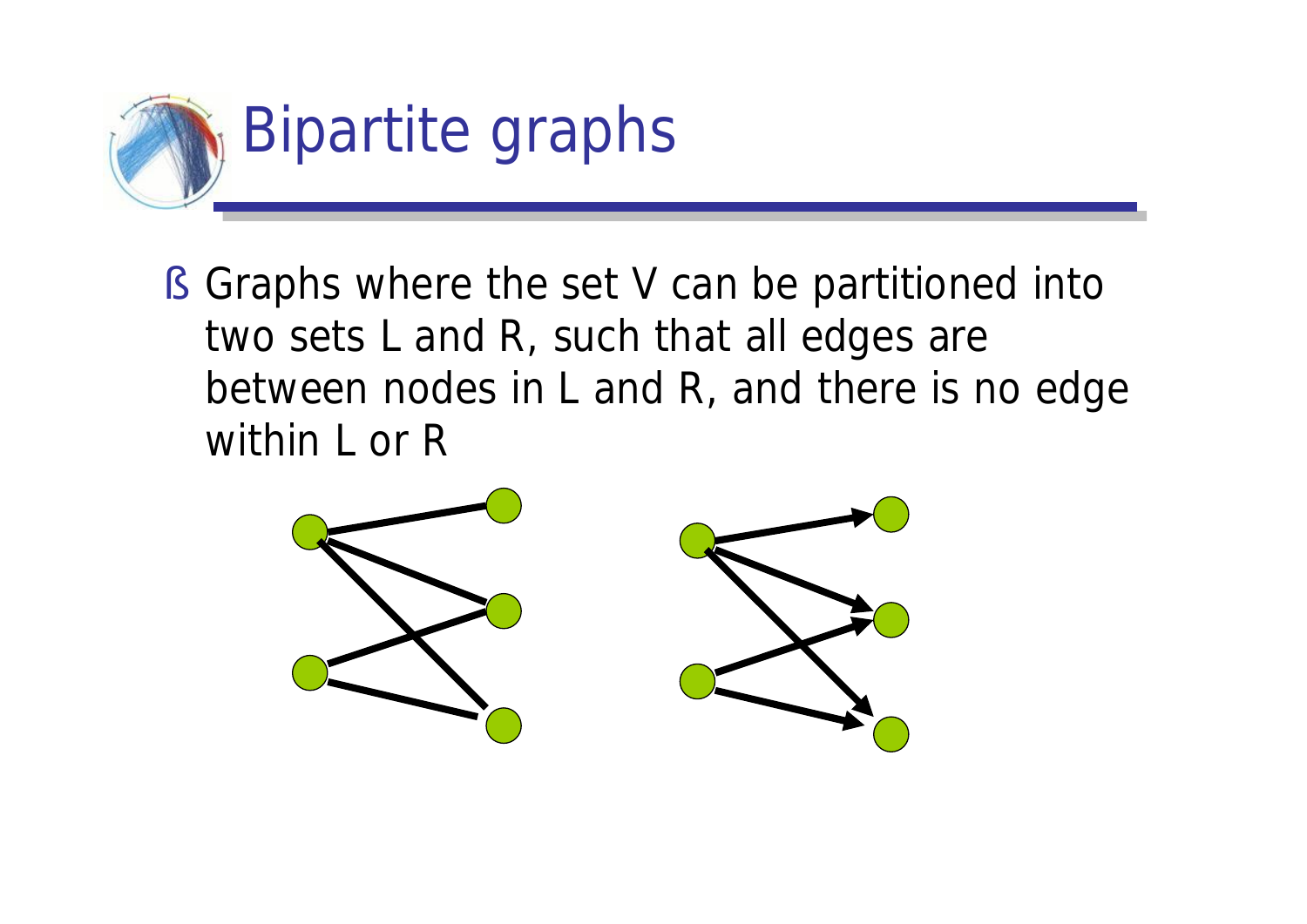

- § Adjacency Matrix
	- § symmetric matrix for undirected graphs

$$
A = \begin{bmatrix} 0 & 1 & 1 & 0 & 0 \\ 1 & 0 & 1 & 0 & 0 \\ 1 & 1 & 0 & 1 & 0 \\ 0 & 0 & 1 & 0 & 1 \\ 0 & 0 & 0 & 1 & 0 \end{bmatrix}
$$

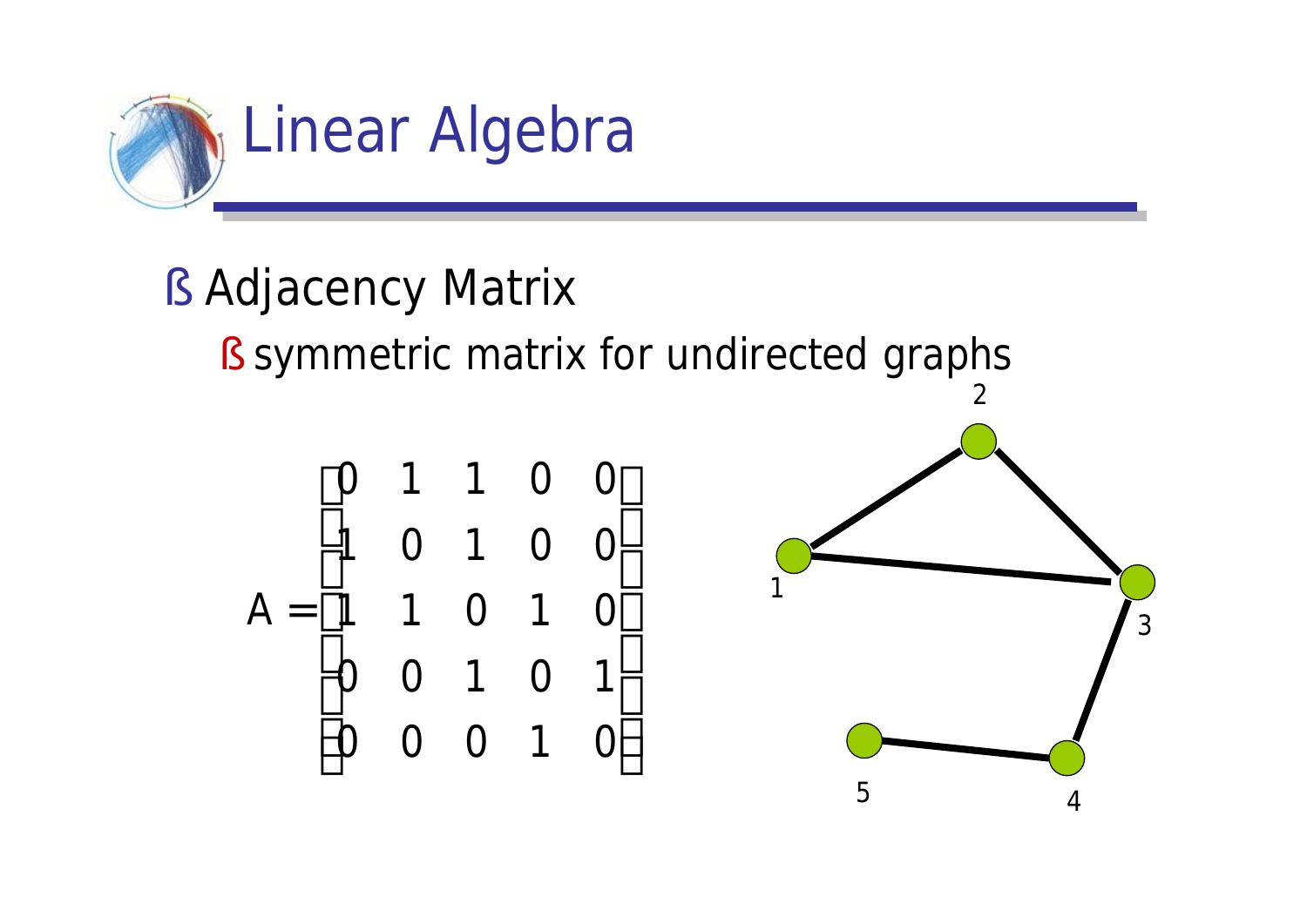

§ Adjacency Matrix

§ unsymmetric matrix for undirected graphs

$$
A = \begin{bmatrix} 0 & 1 & 1 & 0 & 0 \\ 1 & 0 & 0 & 0 & 0 \\ 0 & 1 & 0 & 1 & 0 \\ 0 & 0 & 0 & 0 & 1 \\ 0 & 0 & 0 & 0 & 0 \end{bmatrix}
$$

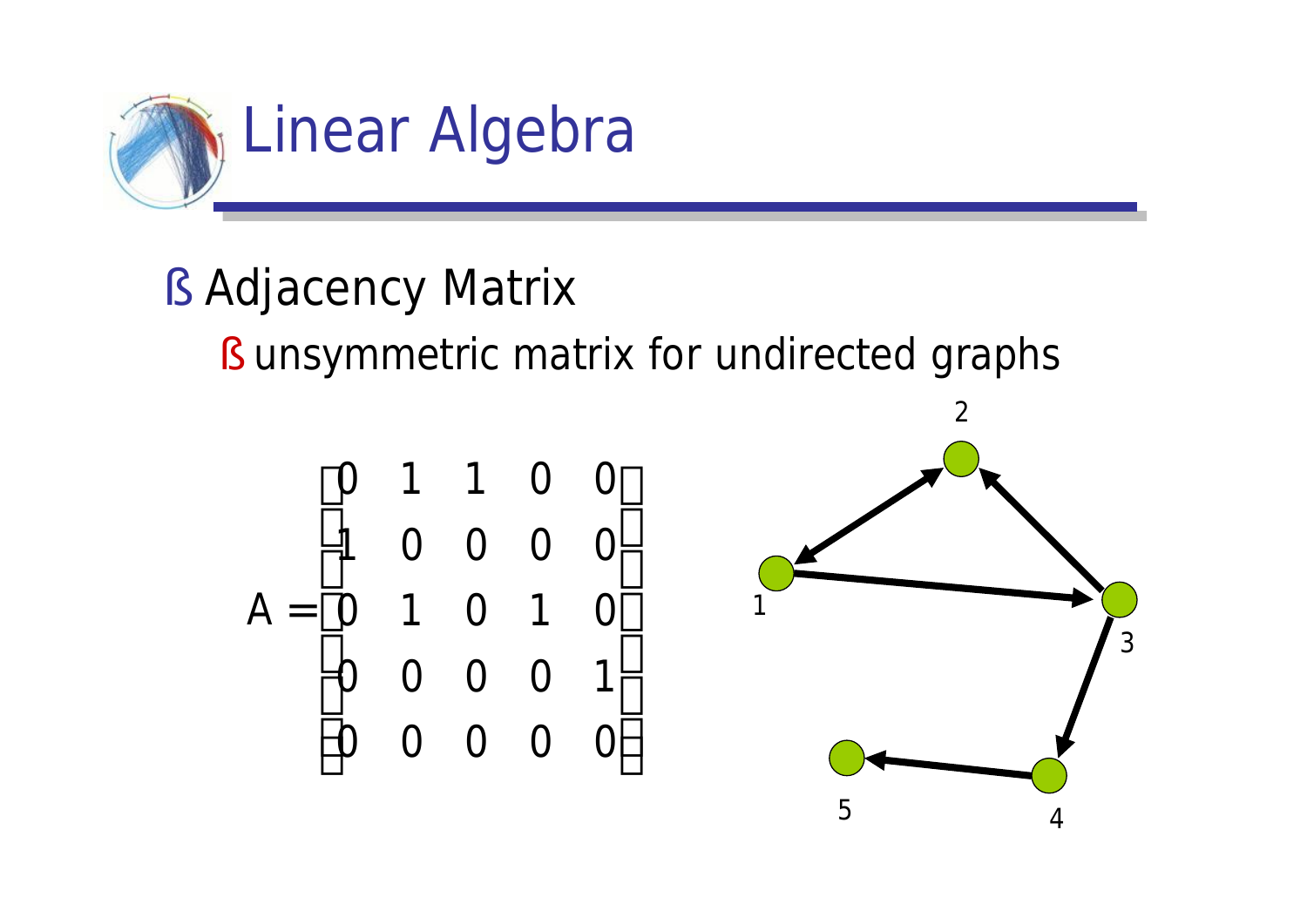

- $\S$  The value  $\lambda$  is an eigenvalue of matrix A if there exists a non-zero vector x, such that  $Ax = \lambda x$ . Vector x is an eigenvector of matrix A
	- § The largest eigenvalue is called the principal eigenvalue
	- § The corresponding eigenvector is the principal eigenvector
	- § Corresponds to the direction of maximum change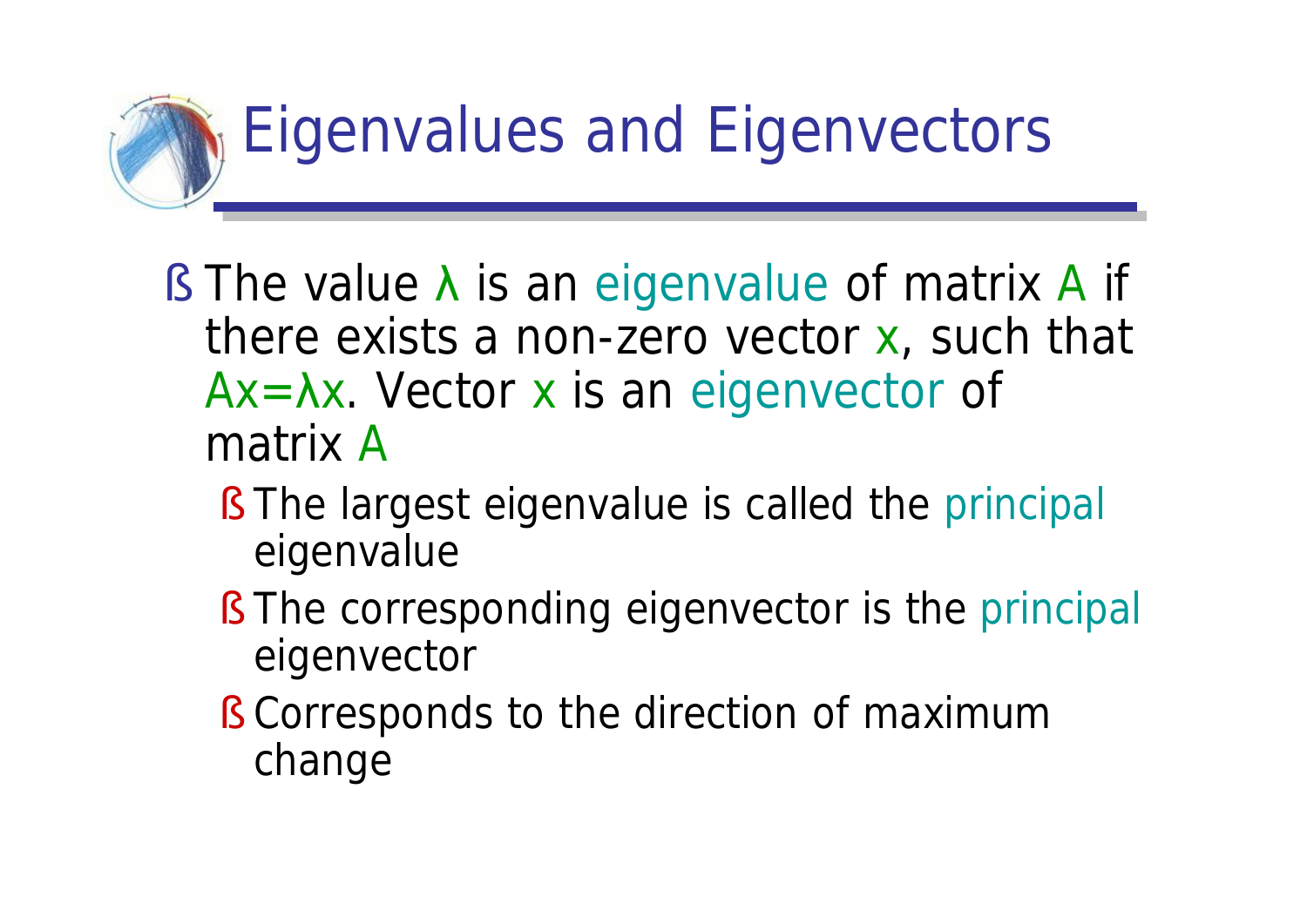



Linear Algebra Methods for Data Mining, Spring 2005, University of Helsinki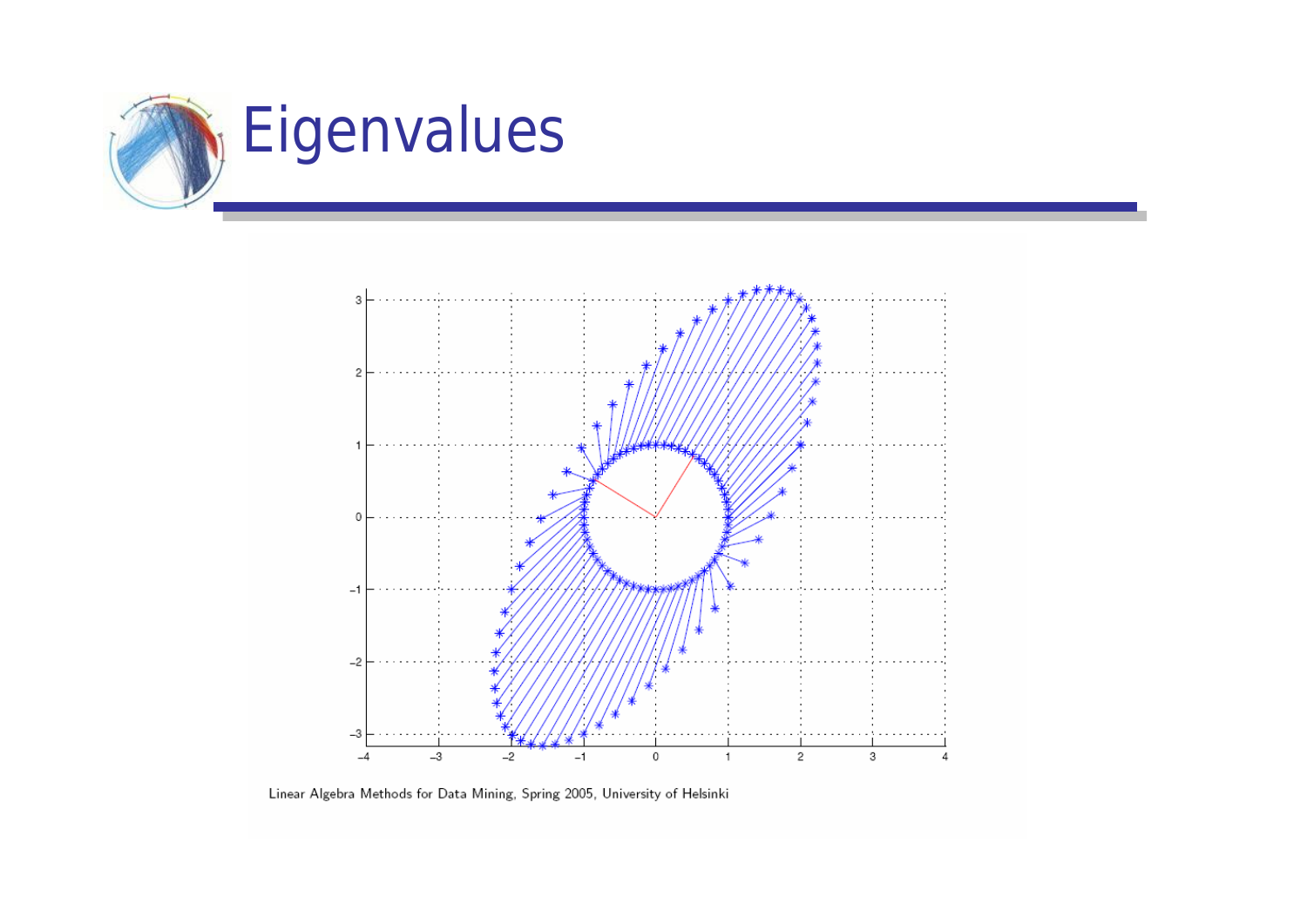

- § Start from a node, and follow links uniformly at random.
- § Stationary distribution: The fraction of times that you visit node i, as the number of steps of the random walk approaches infinity
	- § if the graph is strongly connected, the stationary distribution converges to a unique vector.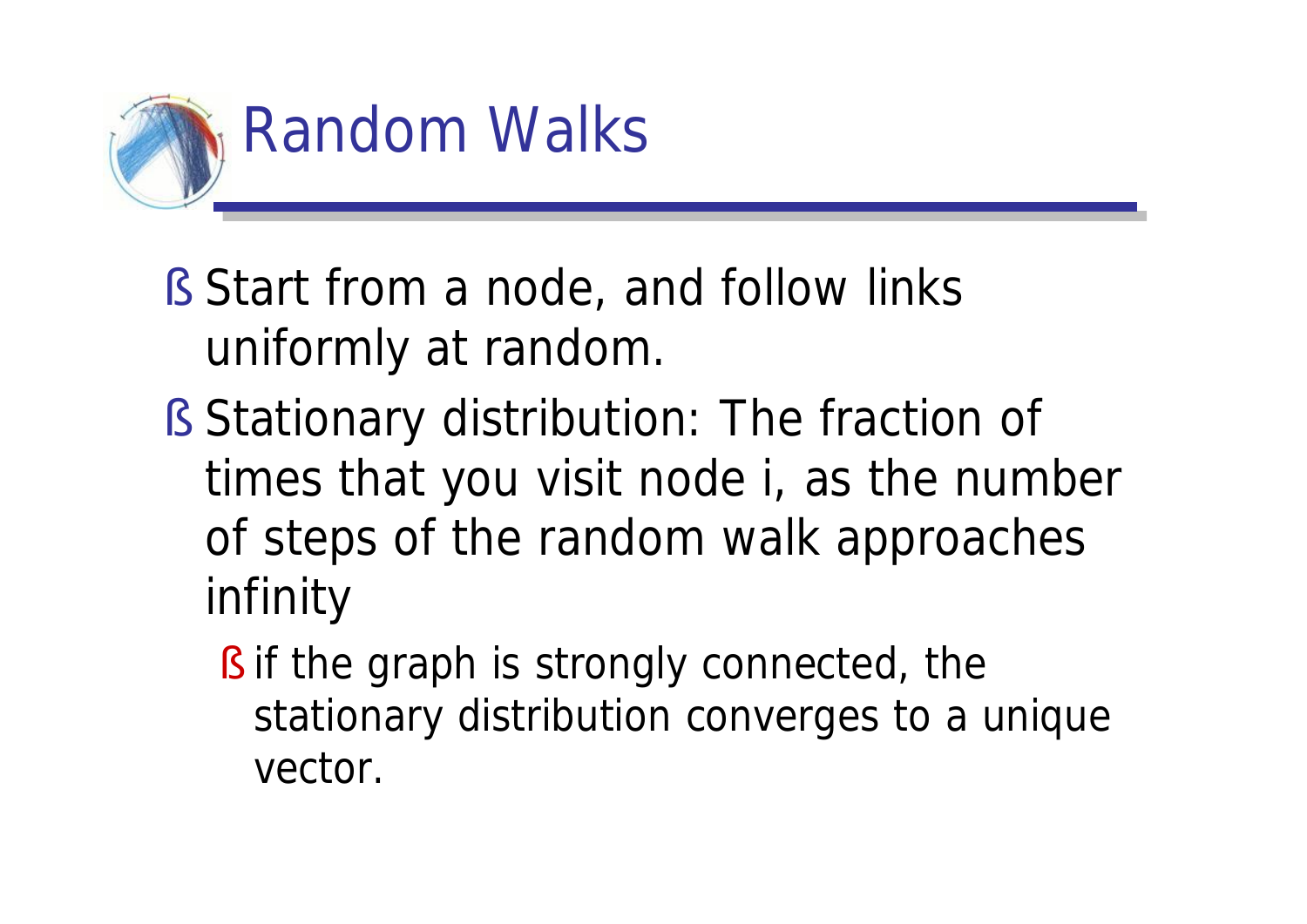

§ stationary distribution: principal left eigenvector of the normalized adjacency matrix

$$
\S \; x = xP
$$

§ for undirected graphs, the degree distribution

$$
P = \begin{bmatrix} 0 & 1/2 & 1/2 & 0 & 0 \\ 1 & 0 & 0 & 0 & 0 \\ 0 & 1/2 & 0 & 1/2 & 0 \\ 0 & 0 & 0 & 0 & 1 \\ 1 & 0 & 0 & 0 & 0 \end{bmatrix}
$$

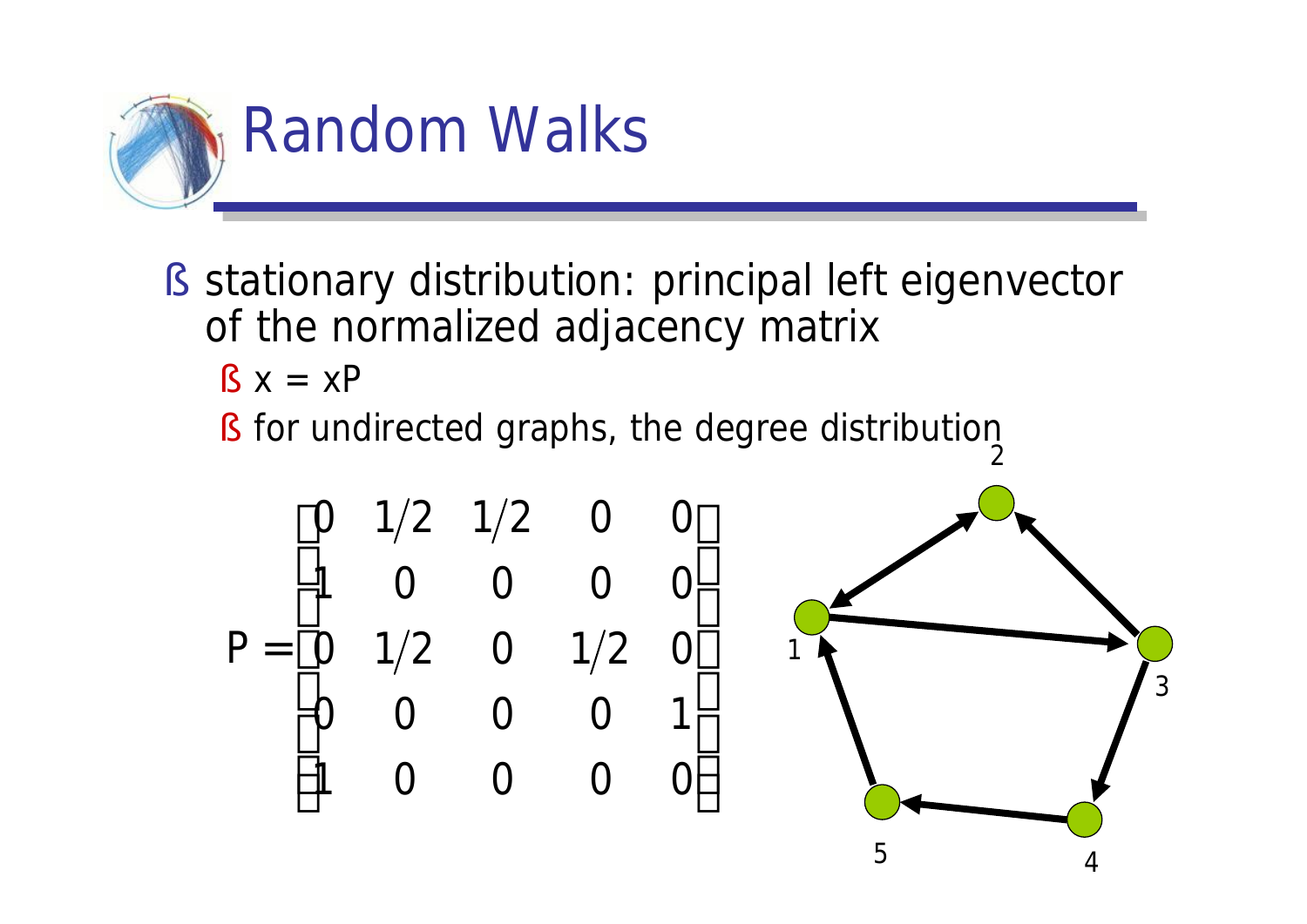

- $\S$  Probability Space: pair  $\langle \Omega, P \rangle$ 
	- $\S$   $\Omega$ : sample space
	- § P: probability measure over subsets of  $\Omega$
- § Random variable  $X: \Omega \rightarrow \mathbb{R}$ 
	- § Probability mass function P[X=x]
- § Expectation

$$
E[X] = \sum_{x \in \Omega} xP[X = x]
$$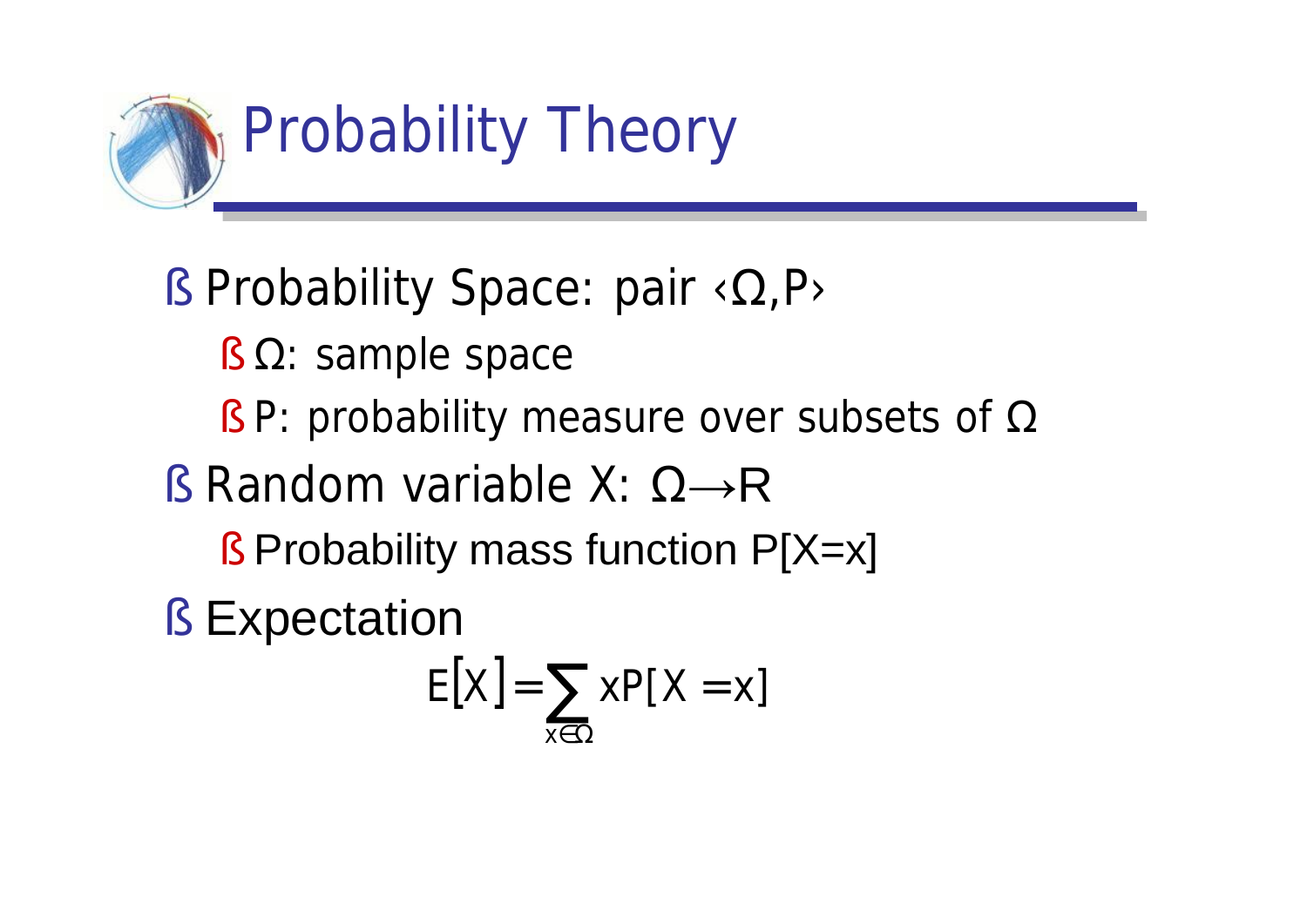

- § A class of random graphs is defined as the pair <G<sub>n</sub>,P> where G<sub>n</sub> the set of all graphs of size n, and P a probability distribution over the set  $G_n$
- § Erdös-Renyi graphs: each edge appears with probability p
	- § when  $p=1/2$ , we have a uniform distribution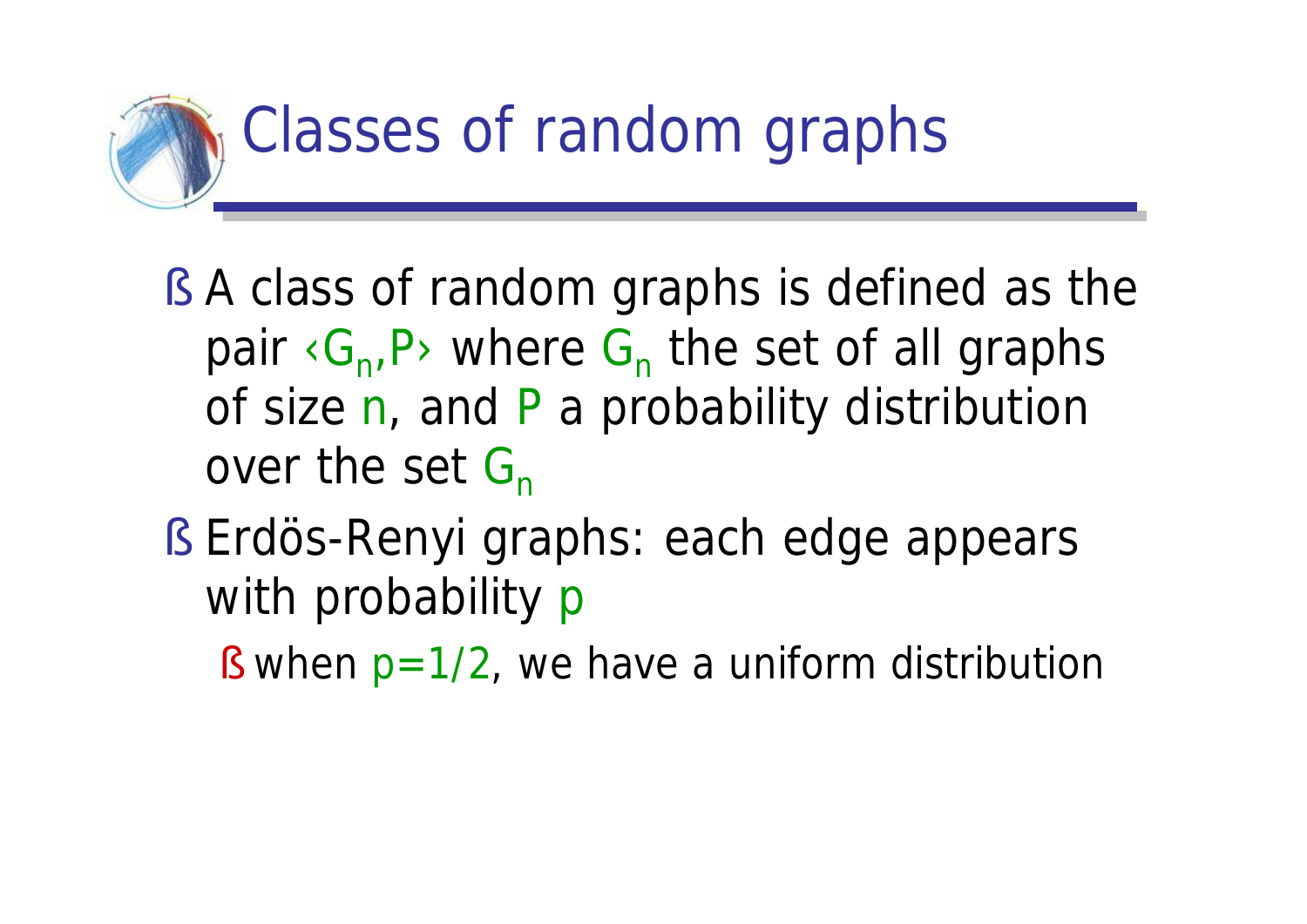

### § For two functions f(n) and g(n)

- $\S f(n) = O(g(n))$  if there exist positive numbers c and N, such that  $f(n) \leq c q(n)$ , for all n $\geq N$
- $\S f(n) = \Omega(q(n))$  if there exist positive numbers c and N, such that  $f(n) \ge c q(n)$ , for all n $\ge N$
- §  $f(n) = \Theta(g(n))$  if  $f(n)=O(g(n))$  and  $f(n) = \Omega(q(n))$
- $\S f(n) = o(g(n))$  if lim  $f(n)/g(n) = 0$ , as  $n \rightarrow \infty$
- $\S f(n) = \omega(g(n))$  if lim  $f(n)/g(n) = \infty$ , as  $n \rightarrow \infty$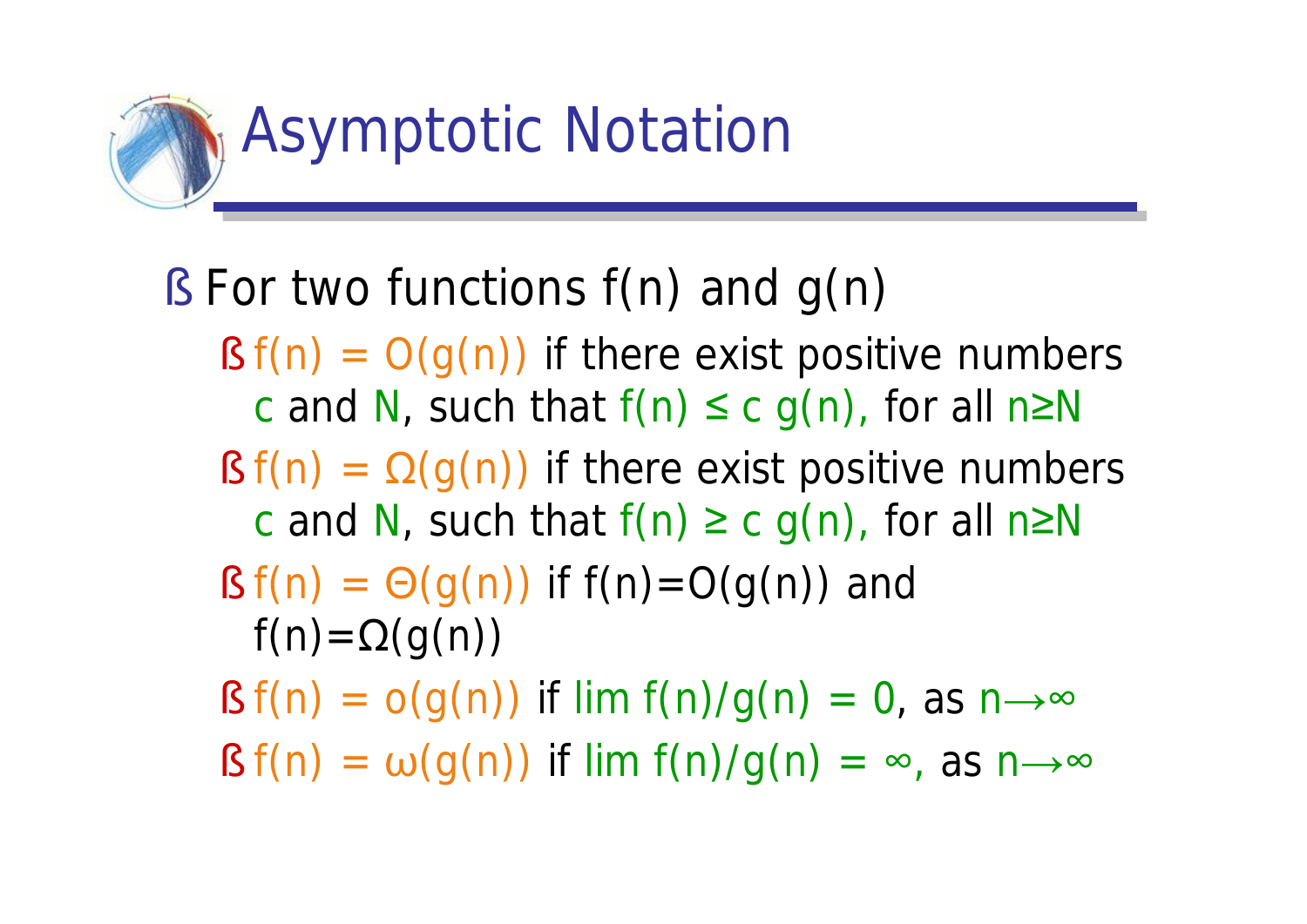

- § **P**: the class of problems that can be solved in polynomial time
- § **NP**: the class of problems that can be verified in polynomial time
- § **NP**-hard: problems that are at least as hard as any problem in **NP**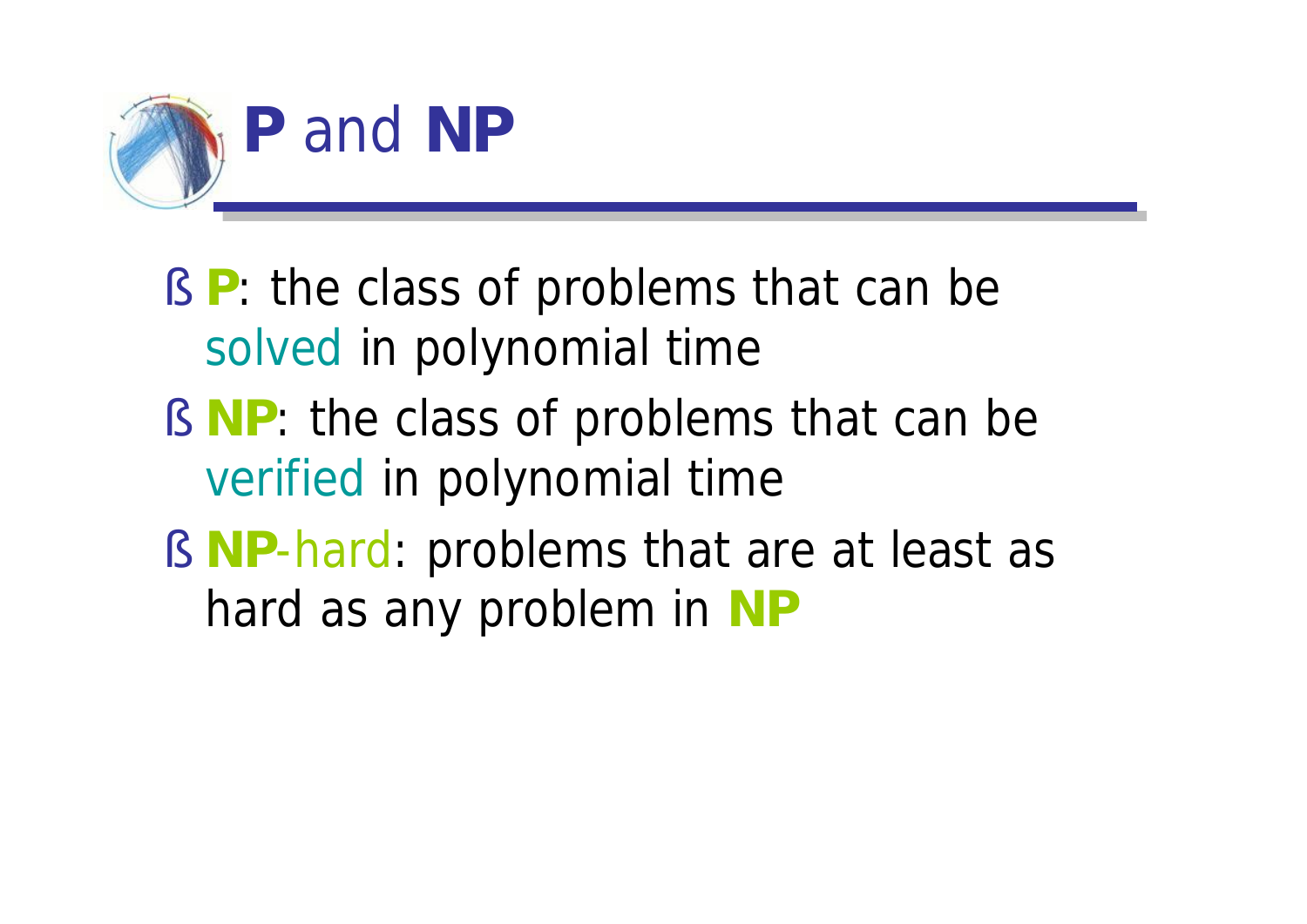

- § NP-optimization problem: Given an instance of the problem, find a solution that minimizes (or maximizes) an objective function.
- § Algorithm A is a factor c approximation for a problem, if for every input x,  $A(x) \leq c$  OPT(x) (minimization problem)
	- $A(x) \geq c$  OPT(x) (maximization problem)